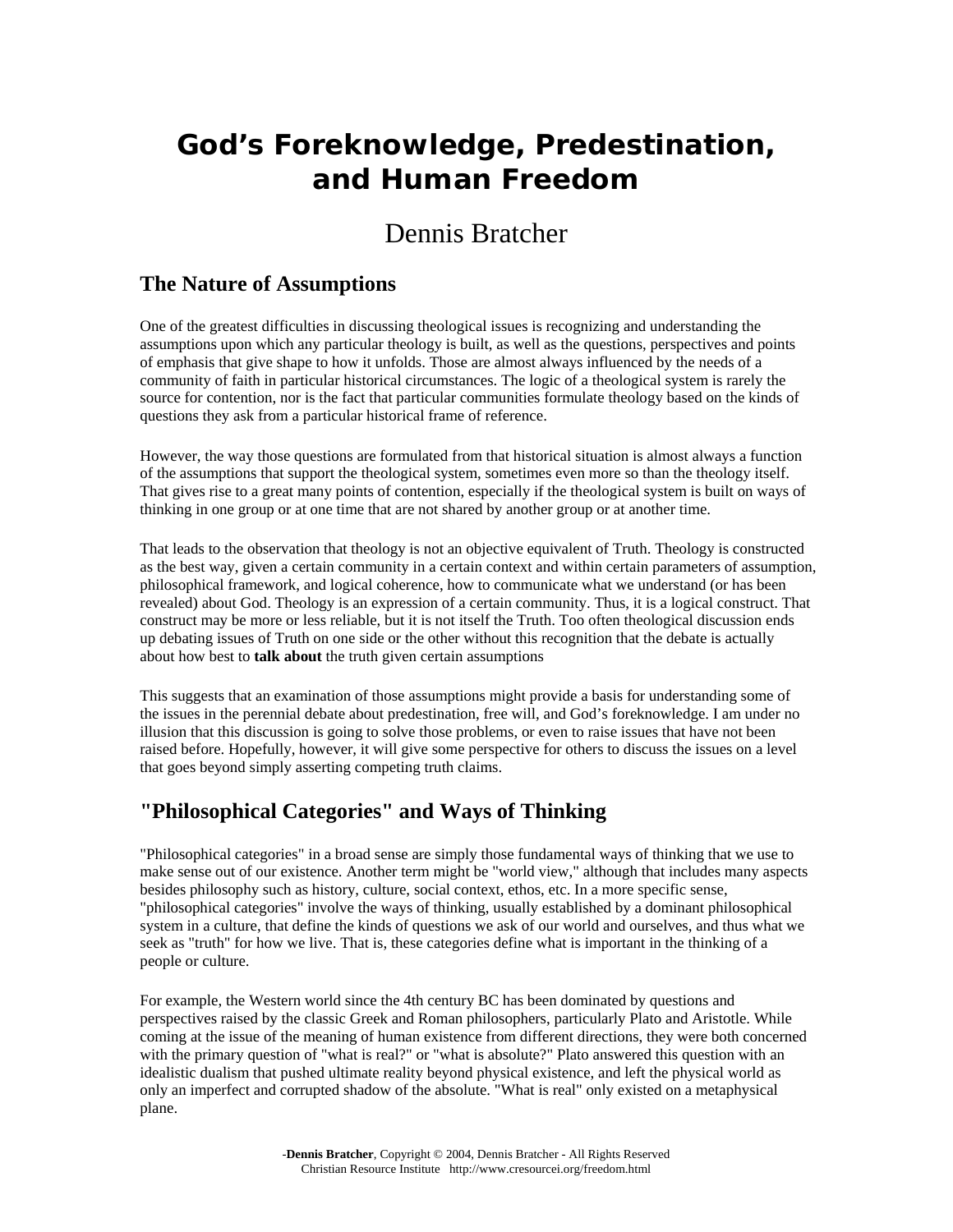One of the fundamental assumptions arising from Platonic and Neoplatonic philosophy is the acceptance of a basically dualistic view of reality in which there are understood to be two (thus "dualism") levels of existence. The "top" level (a logical metaphor, not a spatial term) is "ultimate reality," and consists of ideas, such as truth, beauty, goodness, justice, perfection. In other words, ultimate reality is non-corporeal, or non-physical. It is the level of "spirit" and "deity."

The "lower" level is the physical world in which we live. It is the opposite of ultimate reality, thus it is not "real" in the sense that it is not ultimate. It contains the imperfect physical manifestations of the ideas that exist in the perfect plane, so by definition it is characterized by falsehood, ugliness, evil, injustice, imperfection.

So, for example, I can have an idea of a perfect chair. That **idea** is the ultimate reality of "chair," because it is perfect in every way. However, any given chair that exists in physical time and space is only an imperfect attempt to copy the ultimate reality that only exists on the level of idea, since any given physical chair cannot be "perfect" in every way. A physical chair is therefore false, ugly, evil, etc., since it only crudely approximates the ideal or the ultimate reality of "chairness." The result of this conceptual model of reality is a view that, by definition, sees everything that exists in the physical world, since it inhabits that level of reality that is imperfect and evil, as itself imperfect and evil.

As this is applied to human beings, it has interesting results. On the one hand, human beings are viewed much like the physical chair. Since they exist in the lower level of reality, they are by definition evil, imperfect, and, to introduce a value term, sinful. However, since human beings also exhibit the capability to think and contemplate the ideal level, to conceptualize ultimate reality, they must be something more than purely physical and totally evil. So, the idea is introduced that human beings also have a "spark of the divine" within their physical body.

This spark of the divine, usually termed "soul" or "spirit," depending on the system used, is what allows human beings to conceptualize the ideal plane, and is also the part of humanity with which God can communicate. But this small flicker of the ideal is trapped in a physical body that is totally a part of the lower level of existence, which is to say, is totally evil. Therefore, while the "real" us can have communion with God on some primitive level as a function of God's grace, the physical body remains evil and sinful. It cannot ever be anything other than that because that is the nature of physical existence.

So, there is constant struggle between the physical side and the "spiritual" side of human beings. But the "soul" can never master the "physical," so the only final solution to the struggle is to shed the physical body and move to the ideal plane of existence, which for human beings is death. Thus is born the concept of the immortality of the soul, a "spirit" trapped in an evil physical body that needs to be shed so that the "real" us can move on to that ideal level of perfection that we can never reach as long as we are trapped in physical existence.

This has implications is many areas, such as thinking about how God works with humans. In this view, humans can never be transformed into anything other than sinful beings as long as they live in a body that is by definition sinful. They cannot really obey God, so God does what is necessary on their behalf in Christ. Since Christ was righteous, God in His grace has decreed that the righteousness of Christ is to be counted as (the technical term is *imputed*) the righteousness of humanity.

Continuing the logical metaphor of "top-bottom," as God looks down at humanity, he would see their evil and sinfulness. But Christ serves as the mediator coming between God and sinful humanity, so that when God looks at humanity, he sees the righteousness of Christ. The righteousness of Christ is **counted as** human righteousness. People are not really righteous and cannot be, since they still live in evil, sinful bodies in an evil, sinful world. But, drawing heavily on legal metaphors, they are pardoned even though they remain guilty and sinful.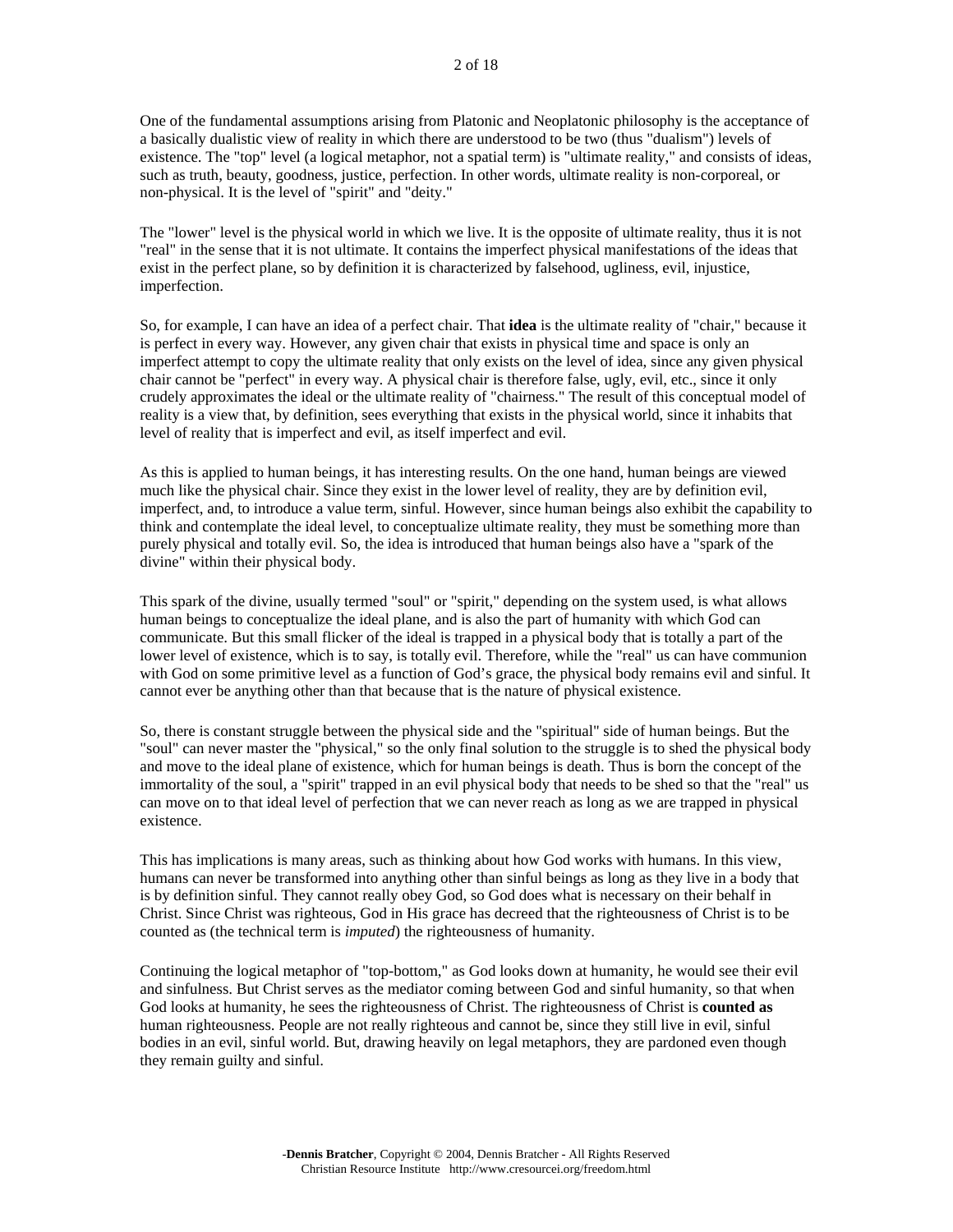This view has many other implications for how we think about Christianity, such as thinking we have to shed the physical body to be with God (immortality of the soul), rather than the biblical view that God actually redeems his **creation** (the physical world), with the model of death and resurrection. Interestingly, it is that same model of death and resurrection that the early church used to talk about salvation, especially in the baptismal liturgy (buried with Christ, raised to new life).

This view also leads to the practice of "mortification" of the body, attempts by various means to subdue the physical aspect of human existence. Throughout church history it has come out in various ways, from living in monasteries isolated from the physical world, to vows of celibacy, to very restrictive ideas about sexuality (it is sinful for any purpose but procreation).

#### **The Nature of God and Humanity**

For our purposes here, one of the areas in which this conceptual model applied to Christianity has had the most impact is in formulations about the nature of God and, as a result, how we think about humanity in the world.

Platonic philosophy, especially as later recast by Plotinus (Neoplatonism), helped shape the kinds of questions being asked in the church by the 2nd century AD. This had tremendous implications for how some of the early doctrines of the church were formulated. Some of those doctrines were intended to address the specific (metaphysical) questions being posed via those "philosophical categories." Thus Augustine developed his doctrine of "original sin" under the influence of Neoplatonism and as a reaction to the Pelagian controversy, both of which shaped what he said and how he said it. The same factors were at work in the Christological controversies of the 4th century. Some of these "philosophical perspectives" that have as their primary question "what is absolute?" led to the development of theologies that emphasize the sovereignty of God and took a very low view of humanity as part of the corrupted physical world.

Most of the history of Western thinking until this century has been dominated by these categories and questions. To some degree, the development of modern scientific rationalism that focuses on knowledge can be traced to this via Aristotle. Even the kinds of questions that we sometimes ask of the Bible (what *really* happened?) reflect this mode of thought. And much of our "classic" systematic theology is cast in these terms.

During the twentieth century, there was a radical shift in the "philosophical categories" operating in Western culture. For a variety of historical and social reasons, the old idealistic categories and the "out there" (metaphysical) orientation collapsed. That's not necessarily good or bad, just the way ideas developed. For whatever reasons, the shift has been back toward human beings and humanistic concerns (here we should note that "humanistic" does not necessarily mean anti-religious; there is a considerable "humanistic" strand in Scripture, most of which was written before the domination of largely ontological categories).

The philosophy in a general sense that lies behind this shift is existentialism. In a very simplified way, existentialism asks a different set of questions. The primary question is no longer "what is real?" or "what is absolute?" with the answer pointing away from humanity (metaphysical ontology), but rather "what should we do?" or "how should we live" (or in relation to Scripture, "what does this mean for us?"). These are very this-worldly questions, and concern immediate existence (thus, existential). The shift has been rapid in our culture, and I am convinced that nearly 100% of young people growing up in our culture today have this new perspective.

The new philosophical orientation is not in itself bad. Some existential philosophers have been atheists, and have used it to say that "God is dead." But then, Plato wasn't exactly a "Christian" either! On the other hand, there have been some very good Christian existentialist philosophers, such as Søren Kirkegaard (*Purity of Heart is to Will One Thing*), or those who have used the categories without swallowing wholesale all the implications or extensions of the philosophical perspective itself.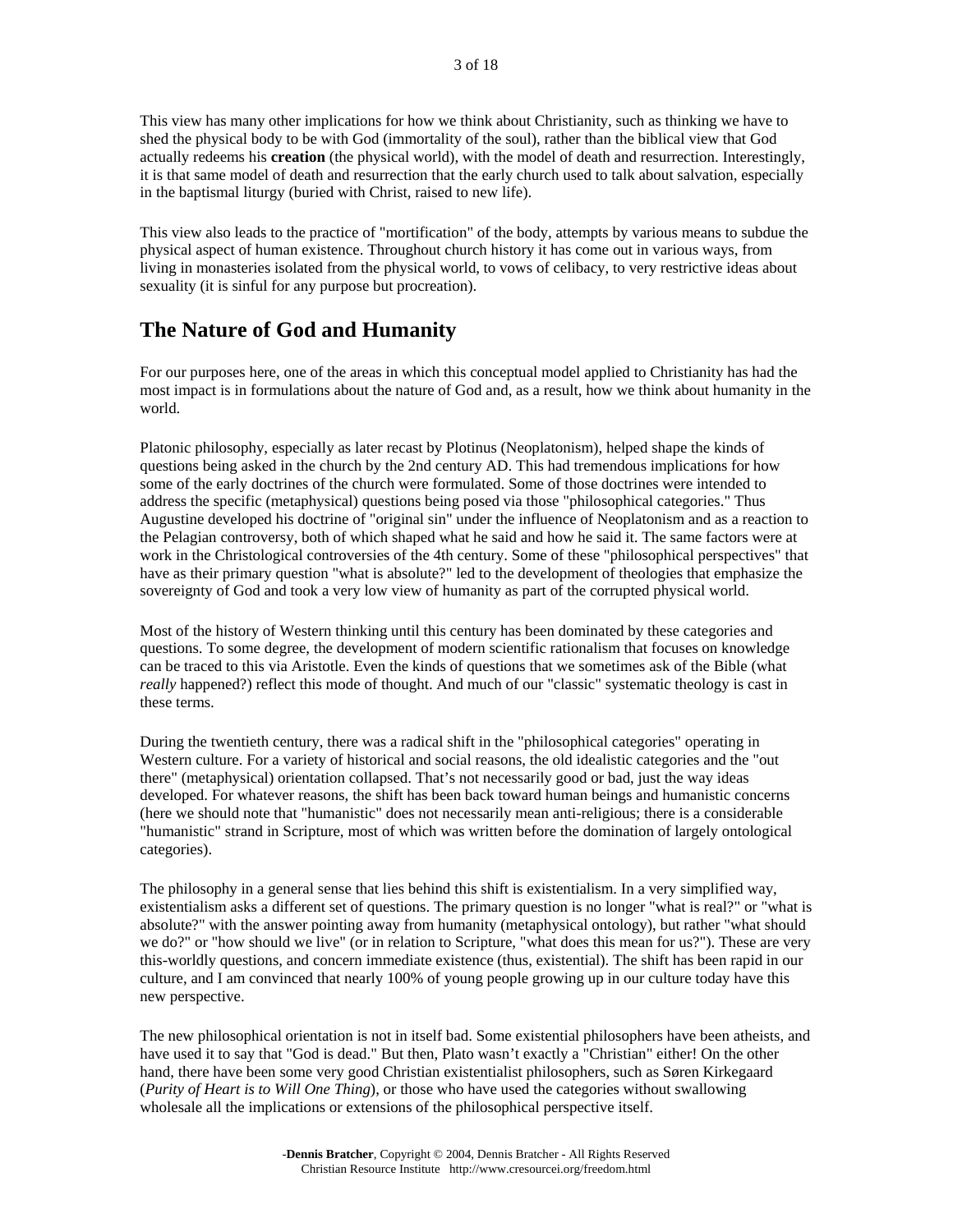Our purpose here is not to debate philosophies, simply to observe that one reason we can begin asking different kinds of questions than those asked throughout much of the history of the Western Church is that some of the assumptions have changed enough to allow different questions. When the basic "philosophical categories" are different, not only are the questions posed then different, the answers will likely be different as well. The issue here is not "which one is True?" That is simply another question that arises from the idealist model. The better question is, "which one can best express how we understand God?" always working with Scripture as the basis.

Rather than try to develop a systematic treatment of this topic, I will simply touch on several areas that are points of contention between those who are asking different sets of questions from different bases, and hope this will stimulate further thought and dialog on the issues.

#### **The Problem of the Absolute Foreknowledge of God**

I think there are problems with how we tend to formulate the "foreknowledge" of God, especially when we define that foreknowledge in absolute categories and tie it to ultimate reality. Let's use the four principles that Albert Outler distilled from John Wesley's theological method to examine this issue, realizing that the first three were already well established aspects of doing theology in the Western Church.

**1) From the perspective of Tradition:** Throughout most of the history of the church, the "standard" position has been that God knew the future, that it was simply an unfolding of the divine plan. However, that view was rooted deeply in a certain world view built on certain philosophical assumptions about the nature of reality.

The kinds of questions asked in the early church, especially following Augustine in the 4th and 5th centuries, were metaphysical ontological questions about ultimate reality. And those questions were rooted in the Platonic and Neoplatonic philosophies that saw God and human existence in absolute or idealistic terms. God was defined by asking logical questions, and reaching logical answers. Basically, **a view of God was developed whereby God was defined in terms of what a god ought to be to be God**. While the results may not be totally invalid, they are obviously limited, and a departure from Scripture and God's own revelation about himself in human history.

I think this became a circular argument, because then it was assumed that God was exactly like we had logically described Him to be, and then that "nature" or "essence" of God was used to construct ideas about His work in the world. The "omni-" doctrines that arose from this were all logically consistent, and reinforced one another (*omni* mean *all*, so that God is *all* knowing, *all* powerful, etc.). Since the questions that were being asked were about ultimates (what is the *all*?), the definition of God was given in terms of those ultimates. He was omni-everything, that is, the absolute and ultimate of any category about which one could think or speak.

I simply do not think these formulations are at all adequate, simply because they are *our* definition of what we want in a God or what a god by our definition should be, which does not necessarily define God very adequately. They are far too limiting, at the very point that they claim to be *all* encompassing! In other words, God does not have to be what we say he is, no matter how "big" or "omni-" we try to make what we say.

The same thing can be said for other categories, like "perfect" or "infinite" or "immutable" that we impose on God as if we really knew that they were adequate, or even accurate. It is just that those are the "biggest" terms we can come up with in order to answer the questions about ultimate reality and absolute existence.

The idea of the "perfection" of God is one of those Platonic philosophical categories that we have tended to accept as absolutely necessary. It is our definition of what God must be. That very idea, when played out logically, has created some very difficult problems of its own, primarily in relating a "perfect" being to the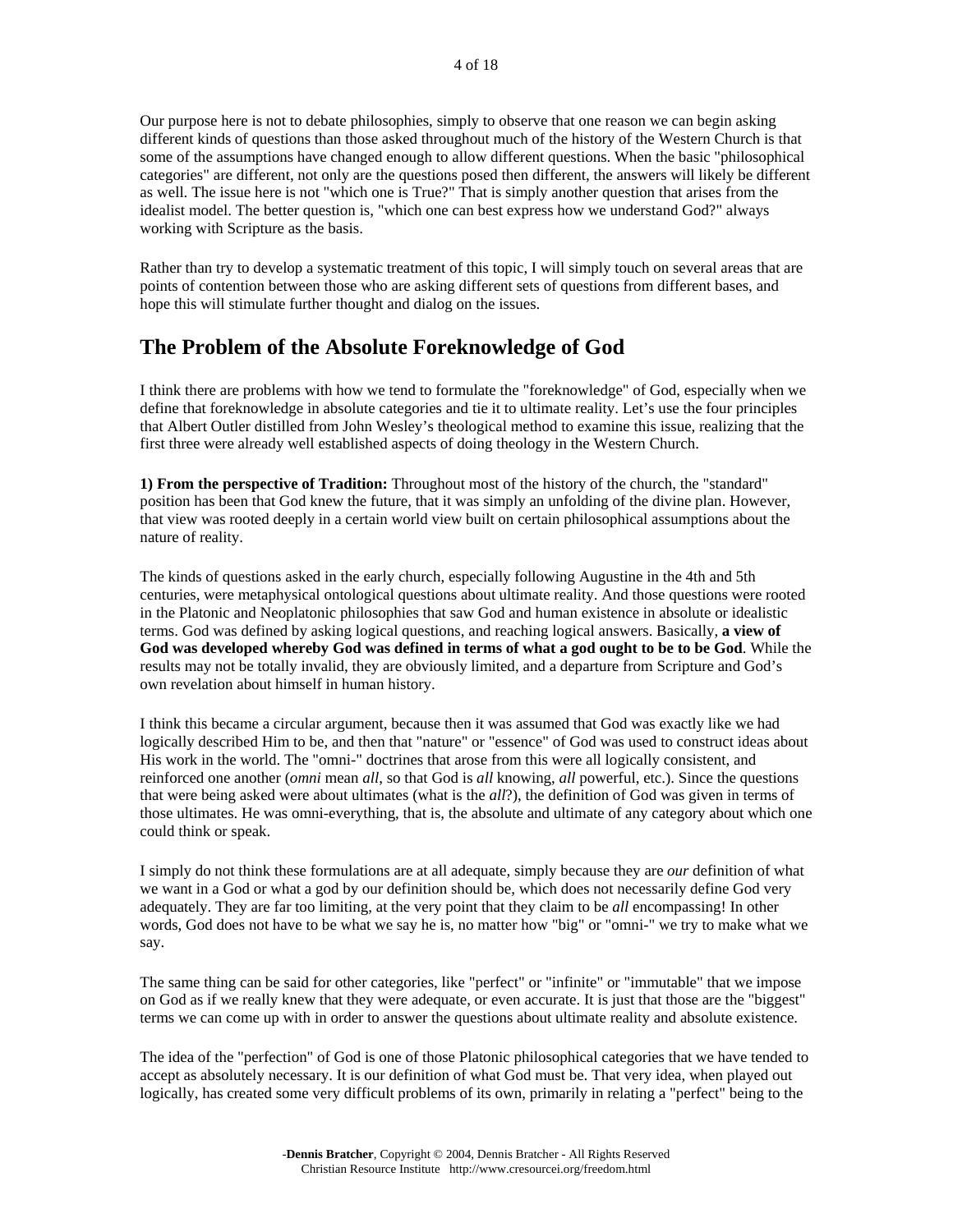existence of evil in creation (see The English Term *Perfect* and The Problem of Natural "Evil"). Plato's idea of perfection was the *idea* of perfection (thus, idealism), because nothing in *physical* existence could conform to the idea. Thus, all of physical existence was imperfect and corrupt, which, of course, led to the development of a radical metaphysical dualism. While on one level, that may be satisfying intellectually to our sense of order, it does not necessarily tell us anything about God.

God may or may not be "perfect" or "infinite" in whatever way we want to define that. We do not know. How would we, being less than the ideal or the perfection or, as Plato called it, "the beingness" or pure existence, understand the ideal, the perfect? How can we define perfection unless we are ourselves perfect? How can we who are finite define the infinite, except to say that it is beyond us? Do we just define it as what we are not? Interesting, that this is exactly how the Bible talks about God; He is other than humanity! However, the biblical term for this is "Holy" (cf. Hos 11:9), not "perfect" or "infinite."

**2) From the perspective of reason:** One way that we have tried to maintain the logical coherence of the omni-doctrines is by retreating to paradox. This simply asserts that the apparently contradictory logical conclusions that we have reached about God, that he is perfect yet the creator of an obviously evil world, or that He is all powerful and good yet horrible things happen, or that He knows everything that will happen yet does not cause events to occur, are really somehow consistent on a level beyond what we can understand logically. But, if it is a valid observation that while truths about God may not be totally logical, they will not be illogical, we have problems at this point.

Paradox may well be an option here. But if we do not resort to paradox, the logic of the omni-doctrines will not stand. The biggest problem for the foreknowledge of God is the relation of foreknowledge to human freedom. If God knows that something will happen, then it *will* happen. That is, if God *knows* the event to be a historical reality, then that event *must* occur; it is predestined. If it does not occur than God did not know.

If God *knows* that when I leave the house for Wednesday evening Bible study, that at exactly 5:58 PM CDT (running late, as usual!), at the intersection of NW 42nd and MacArthur, a car will run the red light, strike my car as I turn onto MacArthur, and I will be killed, then it **will** occur. I have no choice in the matter. No matter what I do, it will happen. It may appear that I chose, but that event is determined to occur regardless of what I decide. I will only choose the courses of action that will allow that event to happen. It doesn't matter that I never drive to church through that intersection, or that I usually go an hour later, or that I actually decided to get around on time for a change. My freedom is dissolved into God's foreknowledge. Human freedom is only the illusion of freedom.

Some want to respond at this point that simply because God knows something does not mean either that it must occur or that he caused it to happen. Usually the example is given from human experience in which knowledge is not related to causality. However neither of these perspectives will stand.

There is a great deal of difference between a human being "knowing" and God "knowing." Our knowing is influenced and conditioned by a myriad of factors, not all of which we are even aware or understand if we are aware of them. So our perceptions, even of ourselves, let alone others, or the world, or God are always limited and flawed. That's why Paul can say that we see through a glass darkly. However, God's "knowing" about Himself, and about His creation is not hindered by those things, so that what he knows is an accurate and complete knowledge of whatever is the object of that knowledge (which I'm not sure we can totally define).

Relating this to causality is not the answer. Yet it doesn't really matter whether we introduce the idea of causality into the equation or not. The point is that because of God's complete (but not necessarily absolute) knowledge, if indeed He "knows" something, then that's the way it is, whether or not He directly caused it to be that way. If God "knows" a future event, that event *must* occur, whether or not He directly caused it. It is still predestined, even though we might think from our perspective we were exercising our freedom to choose (a classical argument from determinists and predestinationists). Our freedom is still only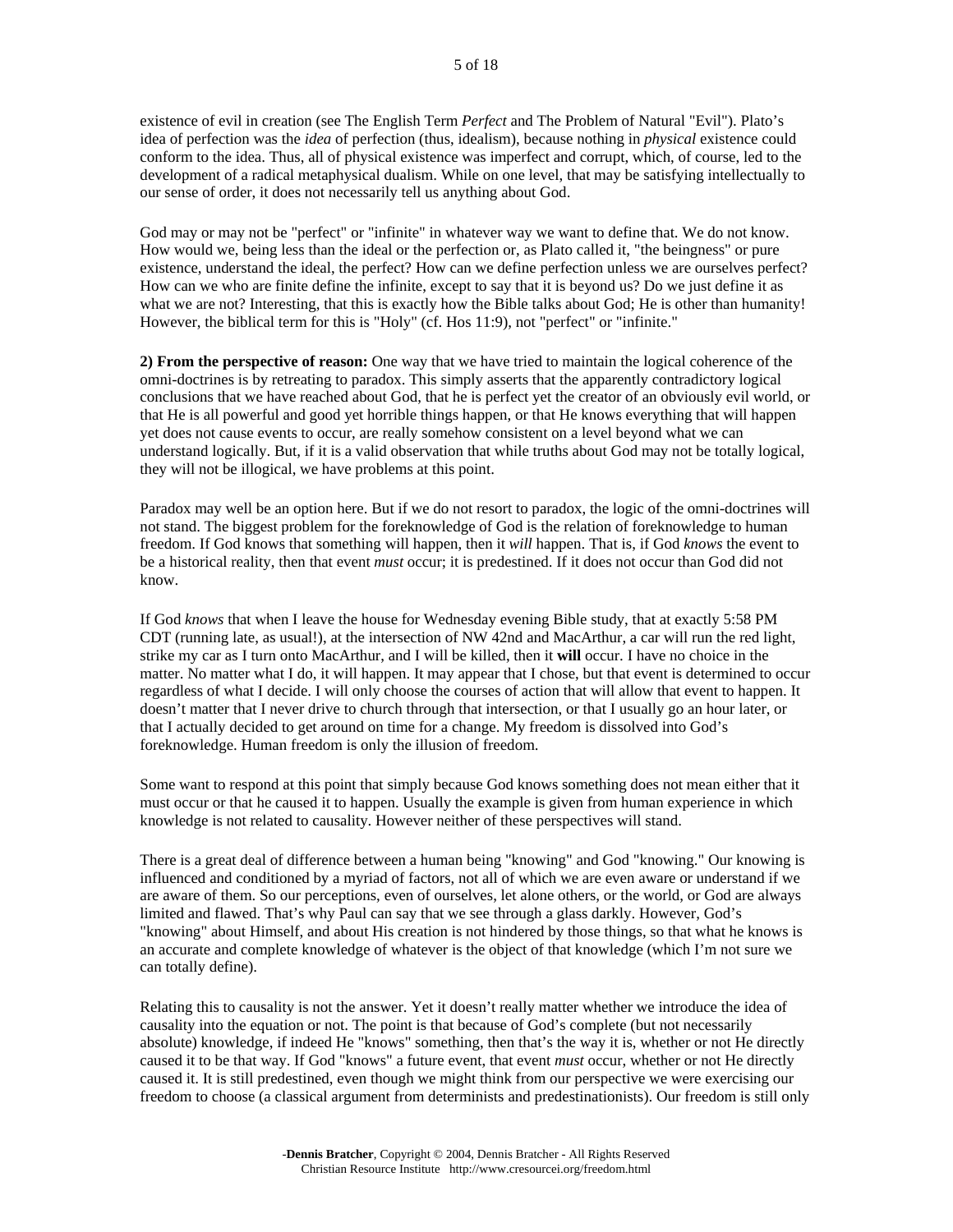an illusion of freedom. And if that event *must* occur, and not just be a possibility, then either God was indeed the cause of the event, which results in theistic predestination, or God is not the cause of the event, which results in a form of naturalism (historical positivism) or at best deism, which is a theistic naturalism.

That is part of the difficulty with the whole idea of foreknowledge; God is locked into a system over which He does not have the freedom to act. My understanding of the sovereignty of God says that He does have that freedom. And perhaps an exercise of that sovereignty is that he has chosen to give up **absolute** sovereignty for the sake of human freedom and soteriological sovereignty (relating to salvation and relationship with humanity)

While the doctrine of predestination is not a *necessary* outgrowth of the absolute foreknowledge of God, it must have it in place to work. That is, there cannot be eternal and absolute decrees of God unless he has absolute foreknowledge. So, the classical articulation of "foreknowledge," especially as it is related to the concepts of the decrees and predestination, interferes with and indeed precludes the concept of authentic human freedom. Unless, of course, we resort to paradox and try to maintain logically incompatible ideas by this method.

One irony here that is interesting. While these doctrines have their origin in logical formulation, today when there is a difficulty in getting the omni-doctrines to fit with modern ways of thinking or with Scripture, we usually resort to paradox to explain how they can work. That is, we say that we cannot really understand how God can know the future and human beings still have any genuine freedom. The doctrines that came into existence as logical descriptions of God are thereby touted as non-logical assertions, which is inherently illogical.

One assertion at this point is often that, since God is infinite, he exists outside of our time and space. Because of that, he can see the past and the future all at once; in other words, there is no time for God since he exists in the eternal "now" apart from any restrictions of time and space. This begins moving into areas that range far beyond what we can really discuss here. But this objection continues to illustrate how thoroughly the metaphysical categories have permeated our thinking about God. All of this assertion is built on logical inferences about the nature of ultimate reality based on the assumption that the Greek philosophical models represent ontological reality (the way things really are). Just some reflections here for further thought.

The past and the future are not the same thing, unless we invoke a theory of time in which space and time are the same thing (this gets complex very quickly). There are such theories, which are the basis for many of the older science fiction stories about time travel. But they are also rooted in older philosophical ideas about the fixed and immutable nature of reality, ideas which are currently being challenged not only by new philosophical paradigms (existential and process philosophy), but also from new perspectives in science (quantum mechanics, genetic indeterminism, and the idea of random event).

It is interesting that most science fiction now focuses on travel to parallel or alternate realities (*e.g.* the television programs *Sliders* or *Seven Days*) more than it does on time travel (*e.g.* H. G. Wells' *The Time Machine).* That's because the older theories about the unity of space and time are no longer acceptable in light of newer scientific theories and thinking. The newer perspectives all emphasize the contingency of the future based on various variables. Theologically, one of those variables is human decision, as well as God's interaction with that decision.

As far as we know from our viewpoint, the past no longer exists, but it is "real" because it has existed in a way that the future is not real simply because it does not yet exist. We cannot affect the past, but we can affect the future; the past is a closed book, while the future is still contingent upon the present.

Stephen's King's story *The Langoliers* is a modern expression of this perspective. It is based on a theory of time in which neither the past nor the future actually exist. The past exists only in memory and the future exists only in possibility. This has interesting implications for how we talk about what God knows. Why do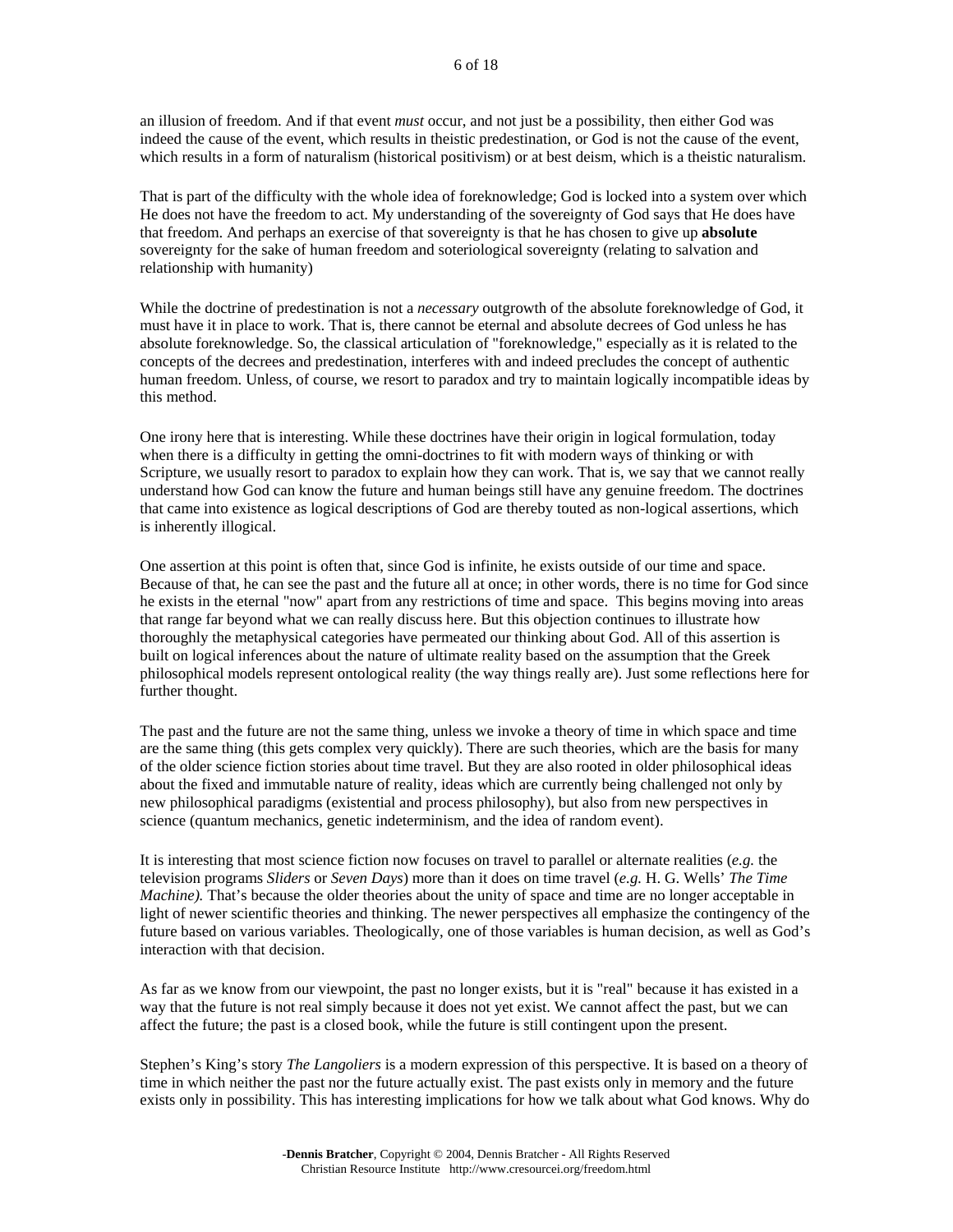we need to affirm that God knows that which does not yet exist? From this perspective, we could say that God knows the possibilities of the future, but that human beings create the future by their decisions. That is part of human freedom that God has granted to us.

That suggests a much more incarnational model for God than earlier models built on metaphysical ontology have allowed. In all of this, we must recall that the only way that we know anything about God is what He has revealed to us within the constraints of finite time and space (unless, of course, one is a proponent of natural theology, which I am not). All of God's relation to humanity has been incarnational.

One of our major difficulties that lies behind all of our "omni-" doctrines is that we have mistakenly assumed that the Incarnation was a single act of God in history, rather than understanding the Incarnation to be revelatory of God Himself. That is, Incarnation is not just something God did in Christ, but is how he has chosen to relate to His creation, of which **the** Incarnation is the best example. In fact, creation itself is an incarnational act, in that God by creating chose to enter into finite time and space. The fundamental faith affirmation of the OT is that God reveals Himself in human history, in finite time and space. That is why we cannot know God beyond that incarnational dimension, except by speculation.

If we could ever come to conceptualize God as incarnational, and history as the arena in which an incarnational God reveals Himself to us, it would help us address a lot of the logical problems we have created for ourselves. We have tried to distance God from His own creation by placing Him in some abstracted way outside and apart from that creation. Yet, if we conceptualize an incarnational God, then we can go one step further and conceptualize an incarnational model for history. We would find, I think, that the Bible makes a lot more sense, and far more readily, than it does when we try to impose other philosophical models upon it, as we have tended to do through most of Christian history.

**3) From the perspective of Scripture:** Invariably, of course, this is going to lead to a discussion of the nature of prophecy. And here is where people tend to get passionate when we start "messing with the Bible." The fact is, this whole scenario is also tied up with circular reasoning related to Scripture. *The omni-doctrines were not developed from Scripture, but from logic.* Yet, they have become near absolute statements of fact in approaching the interpretation of Scripture. The logical positions are assumed to be true, then assumed to be in Scripture, and then Scripture is interpreted through the lens of these doctrines. This is especially true in talking about Old Testament prophecy, which we commonly assume to be prediction of the future governed by the omni-doctrines, especially God's foreknowledge usually reduced to a subcategory of omniscience (all-knowing).

If, and this is a big if, we leave out the omni-doctrines, and look at biblical prophecy through a different lens, say the lens of history itself, OT prophecy takes on a whole different dimension. Old Testament prophecy is a very diverse type of activity and writing, of which prediction of the future is only a tiny fraction. The prophets were doing very different things than simply predicting the future, especially if we take seriously the perspectives about the foreknowledge of God discussed above. Sometimes they were wrong about their "predictions" (see the article: Ezekiel and the Oracles Against Tyre). Sometimes they had to change them. Sometimes the community reapplied them to events that the prophet himself would never have envisioned (as in the last chapters of Amos). All this simply says that our understanding of Old Testament prophecy has been unduly influenced by our acceptance of a basically deterministic model. There *are* other ways to understand Old Testament prophecy as Scripture.

A prophet's primary role was to communicate the truth about God, to warn His people of their accountability to God and of the impending consequences of their actions whether positive or negative. Prophets did speak of future events even in the category of "prediction." But that "prediction" was not done solely for its own sake, nor is it the primary category in which to understand the prophetic message. The primary purpose of prophetic prediction was as a vehicle to call the people to faithful response to God. Even when the prophets warned of judgment, that judgment was not absolutely decreed as a predetermined and therefore necessary event, as evidenced by the numerous calls to repentance scattered throughout prophetic judgment speeches (there are even hints of them in Amos, which contain the most unmitigated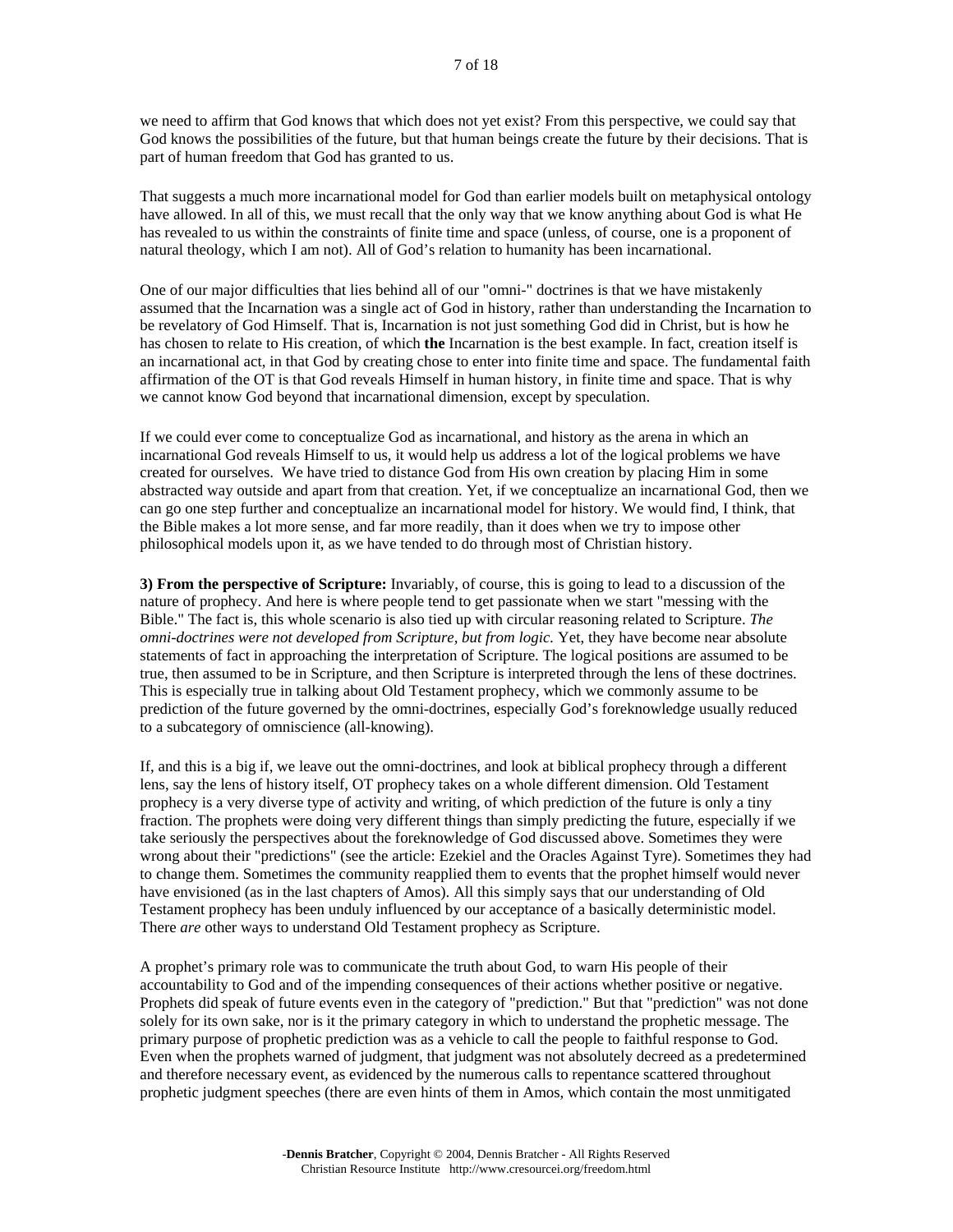judgment speeches in the Old Testament). So the primary category for prophetic literature should not be "prediction of the future."

A prophet was given insight (inspiration) into how God works in the world and what God's people needed to do to respond faithfully. It is itself part of the "response" to God's self-revelation. However, the prophet then translated that understanding about God into the historical arena in which he lived, using the circumstances, language, metaphors, cultural allusions, poetry, nearly anything available to communicate that message (including some rather unusual actions, such as walking around naked and barefoot for three years!).

All those things became the vehicle for the message. The heart of the prophetic message, then, is not those details. The message is about God and the people's faithfulness, or lack of faithfulness, to Him. The historical and cultural details are the *medium* of the message. The historical aspects are not totally incidental to the message, because they are the arena in which the message is understood, proclaimed, and heard, even the *cause* for the message in many cases. But finally, the historical circumstances, even the predictions, are not the heart of the message. The prophets speak about **God**; that is, they speak *theology*, cast in the circumstances of historical event.

That leaves the possibility that sometimes the prophets got the details wrong. I am not at all suggesting that the *message* of the prophets, what they understood about God, His work in the world, and how His people should respond to Him is *ever* "wrong" in Scripture. That is a function of inspiration and, I think, is the only way that "**inerrant**" can legitimately be applied to Scripture.

But I *am* suggesting that sometimes, when they translated that message into specific historical predictions, they were wrong about the way they read history, and they were wrong about their specific predictions about future historical event. **They could be wrong, because history is not predetermined**. If history is not predetermined, then there is no future already in place to predict, only the possibilities that arise from human decision. History is contingent upon human decisions and moves in dynamic ways that cannot always be predicted. And there is more than adequate biblical evidence to support this perspective.

Some have suggested that the predictions of prophecy actually had a double meaning, one meaning for the short term, and another prediction for the long term. However, it does not solve the problem inherent in assuming absolute prediction of the future. The whole idea of "double meaning" or "short term-long range" distinctions has been, I think, an attempt to deal with the obvious problems of a pure prediction understanding of prophecy. That became a logical necessity when faced with the conflict between a prediction model that cannot hold up under close scrutiny, while at the same time trying to retain the idea, even if modified, that the Bible is indeed predicting a predetermined future. It is an easy matter to look at a prediction made, for example, by Micah concerning the destruction of Jerusalem by the Assyrians and, because in fact Jerusalem was *not* destroyed by the Assyrians in Micah's time but by the Babylonians some 130 years later, say that Micah's "prediction" was of a dual nature (it was *really* about the Babylonians).

That approach can be applied to most any prediction. I suppose that it will work for many prophecies, *if* we assume: 1) that the *intent* was to predict a future historical event, 2) that God absolutely predestines some if not all historical events to occur, 3) that the Bible is a inerrant record of *historical* events, 4) the real message of the prophets was not for their own time but for times in the future about things that they could not possibly understand, and 5) the only real sense that can be made of prophecy is from that future perspective looking back from the "fulfillment" (else how would we know to what the "second" meaning referred?).

In this view, the **historical** connection between the past and future (or the Old Testament and New Testament) runs *forward* in the model of "prediction-fulfillment." As a result, the **theological** connection must go *backward* because it is only from the future perspective, after the "second" level event has occurred that the prophecy reaches its "true" meaning (as is often asserted about the New Testament). I would suggest just the opposite. That is, it is the *theology* that runs *forward* in a **trajectory**. In this case, the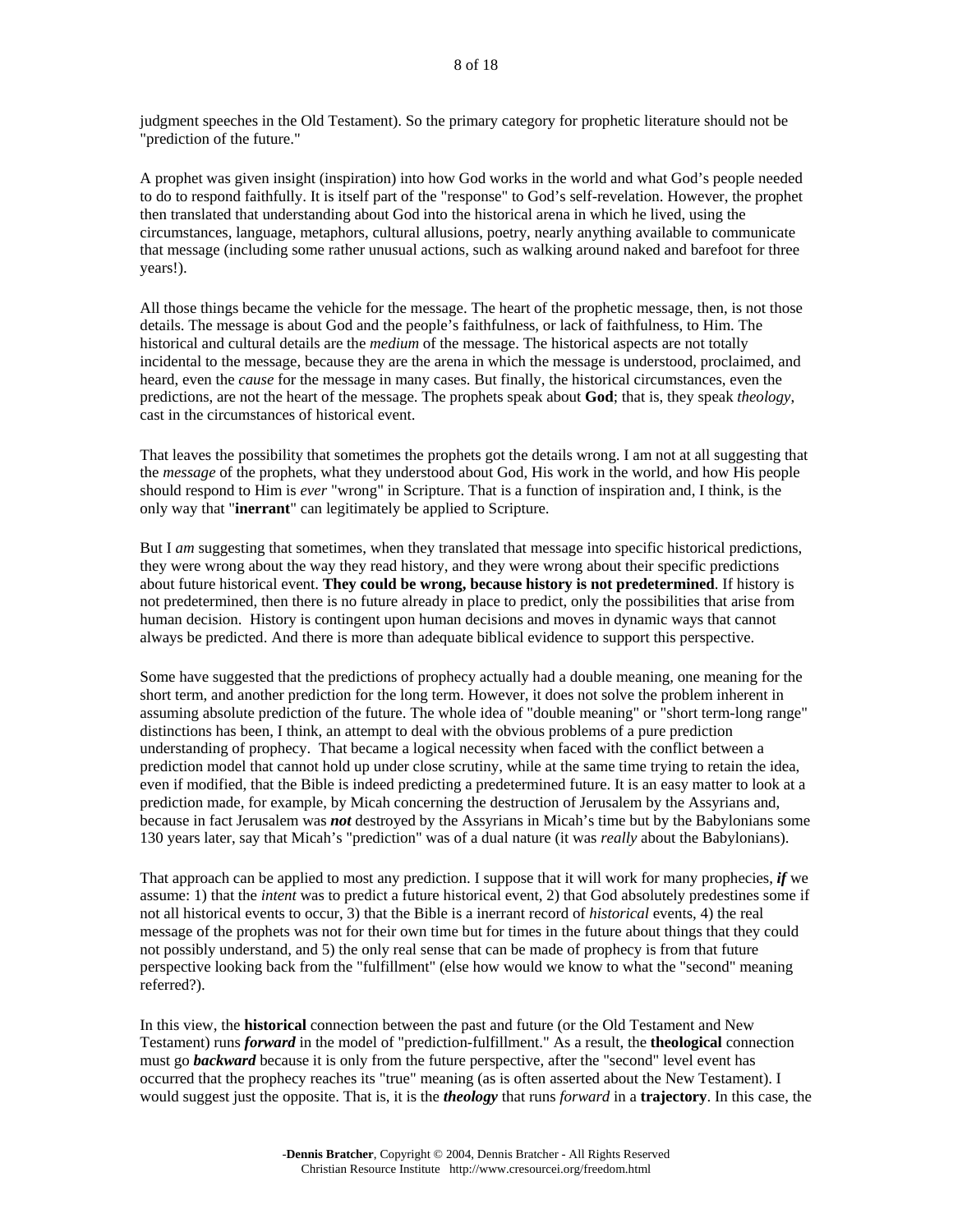OT prophets understood something about God (revelation, inspiration) that they then projected into history, their own present history since that was the only historical perspective they had. Sometimes it worked out like they thought, sometimes it did not.

But the important thing was not the historical events into which they projected their (revealed, inspired) understanding about God. The important thing was just that *understanding about God*, no matter how history tracked, because history could take different tracks depending on the decisions human beings made in history. **History was neither directly related to nor dependent upon the truth about God; it was only the arena in which that truth worked out.**

So, Micah was writing about the consequences that would unfold in the life of the nation because of their social oppression, injustice, and faithlessness to their relationship with God. That is the message, I believe, God inspired him to understand. But he translated that into the historical events of his day, the rise of Assyria as a world power. So he envisioned the consequences of the nation's sin working out in catastrophe at the hands of Assyria. *And I think he was right!*

But it didn't happen. Not because it fit into some grand historical blueprint that God had drawn up. It didn't happen because the righteous king Hezekiah came to power and led the nation in a renewed commitment to God. They tore down many of the Baal altars. They prayed to God for forgiveness. Hezekiah listened to the prophet Isaiah. Because this man, and the people, obeyed God, the foretold destruction at the hands of Assyria did not come about. History changed because of human decision!

There was no predestined event. There was no "second" level of historical prediction. But **there was a truth about God in Micah's prophecy**. And that truth would later be applied, even quoted, by Jeremiah in his message. Same truth. Same translation of that truth into the historical arena. But in Jeremiah's case, there was no repentance. There was no king like Hezekiah to tear down the Baal altars and call the people to repentance. And so the historical scenario that Jeremiah envisioned played out.

Was Micah wrong? In his historical prediction, yes! In his truth about God, absolutely not! He wasn't predicting the future, as we on this side of the idea of predestination and the debates about the sovereignty of God understand. There was no secondary level of the *historical* scenario that he painted, knowingly or not. That was simply his way of translating into real-time historical reality the truth he had come to understand about God. He was telling the people about God! Yet that *theological* truth worked out in the time of Jeremiah in a totally different historical scenario. That is the **theological trajectory** that works **forward** through history.

Now, after the exile, it is easy to look back through Jeremiah straight to Micah and collapse the two into one. Both predicted the destruction of Jerusalem, and that happened. But it did not *have* to happen, even with Jeremiah's prediction, else why would he spend a significant portion of his book pleading "Return to me, and I will return to you?" Was the destruction of Jerusalem inevitable just because Jeremiah "predicted" it. No! No more so than it was 130 years earlier when Micah predicted it. Or 50 years before that when Hosea predicted it.

Looking back, the straight line of the **historical vector** easily ties the history together in a seemingly neat, unbroken sequence that all makes sense. That's easy to do looking back. But that straight **vector** that tracks the historical sequence through history can only run **backwards**. That's why it always looks so neat; it simply levels out the vagaries of history into a straight, neat line, when in fact the actual track of history was anything but straight and neat going forward. And the prophecies can only have any "secondary" meaning as the new events in history confirm the *theological* truth of the prophecies, not the historical "prediction." It is the *theological trajectory of truth about God* that ties them together **forward**, and the *vector of historical sequence* that ties them together **backward**.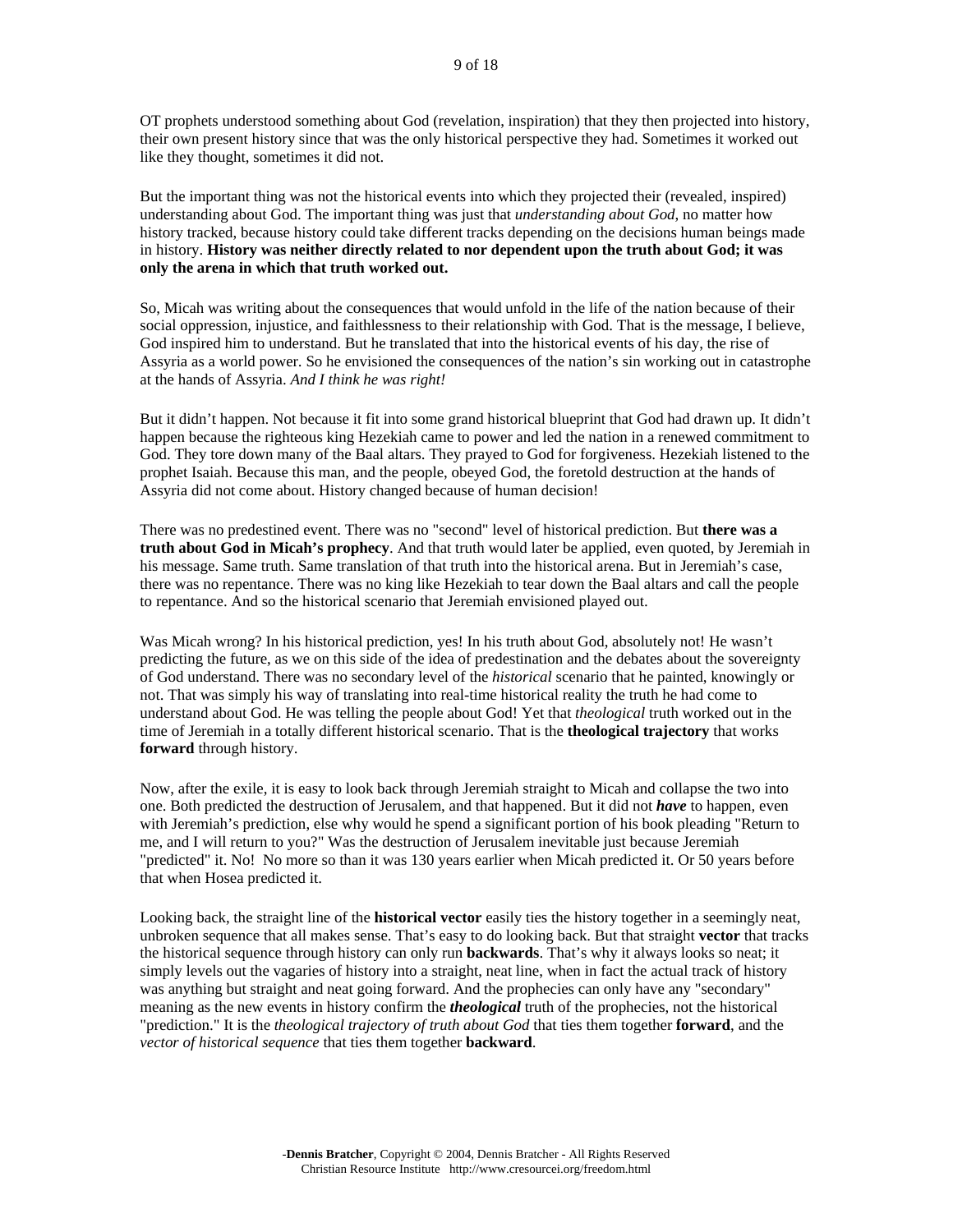That moves the issue of "prediction" out of the categories of the decrees of God or any category of predestination, and places it firmly within the concept of human freedom and a God who chooses to respond to that freedom out of his sovereignty.

**4) From the perspective of Experience:** I think the idea of the absolute foreknowledge of God and the accompanying predestination model leads to the formulation of the idea of the "perfect plan of God." While this is a popular way of talking about humanity in relation to God, the idea raises all kinds of practical and real problems for people in how they live out their Christian life. It affects people in what I call the "second best" scenario, in which people think they have missed the perfect plan of God and live their lives in God's second best (rather devastating when the "second best" is a marriage because you missed getting God's first choice!). It also works out in asking why God has done certain things in the world, like kill a child to get a parent's attention, or bomb a building killing 168 people. If we are not careful with how we express this, we set people up for all sorts of difficulties in relating ideas about God to how life actually works.

The concept of the *perfect plan of God* is soundly rooted in predestination thinking, which is likewise rooted in absolutist, idealist Greek philosophy. Apart from those categories, the biblical perspective as well as other theologies that are not rooted so heavily in the absolutist categories, are much more compatible with the concept of making responsible choices, and understanding that God is with us even when we make bad choices.

On a purely practical or functional side, if there is only one "correct" choice, one "perfect" path in life to walk, then there is absolutely no one who walks it. We simply do not always make the right choices, and even one wrong choice would disrupt the "perfect" plan and invoke the "second best." So, for all practical purposes, in that view no one lives out the "perfect will of God" in their lives, which fits very well with theologies that view humanity as irredeemably flawed as long as they exit in this less-than-perfect physical existence.

In some traditions a slightly modified version of this view is described as "the center of God's will," implying the same single course of action or choice as the "center" and any other course of action as moving away from the center. It is the same "perfect plan (or will) of God," which in predestination thinking is conceptualized as a single line through history, visualized in more static or "state of being" terms.

I don't think we have ever, at least on a popular level, taken seriously enough with all of its implications the idea of human freedom (or more correctly, God's free grace enabling human will). We have been heavily influenced by predestination thinking, especially as mediated through certain views of Scripture and prophecy.

I think a better perspective would allow a large place for human freedom to make choices, and for God's ability and willingness to work with us as we make those choices. It would also compel us to take responsibility for our choices without viewing human existence in absolute either/or terms, and without invoking some external power that caused us to mess up the bad decisions we make. It would also affirm that God works in our lives, both in helping us make the best choices, when there really is a better and best, and in helping us deal with where we are in life no matter what choices we have made. I don't especially use the "permissive will of God," simply because it still implies (at least to me) overtones of control that does not allow human freedom a large enough role. But it is probably a better term than either "perfect" will of God or the idea of the "center" of God's will

If metaphors would help, try these. The "perfect plan of God" is like walking a tightrope. God is the coach at the far end of the wire calling us to keep our balance and warning us to make no mistakes. All of our energies go into staying on the wire without falling off. One wrong choice and the "perfect" will is lost.

However, if we can exercise genuine human decision that affects how history tracks (some like to call this the "permissive" will of God, although that idea has other problems), then we can say that human existence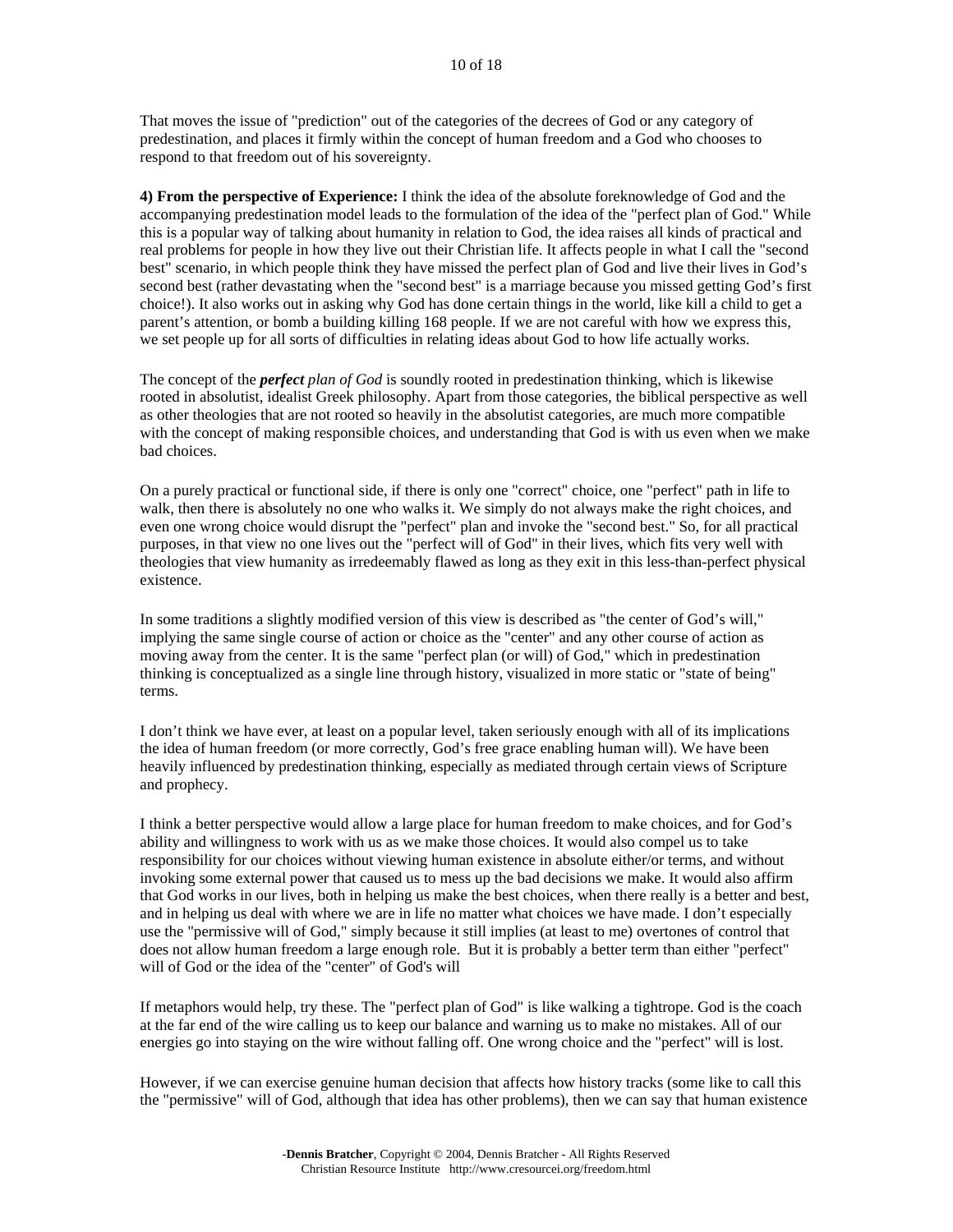under God is like a journey in a broad river. God is the pilot on the boat with us, pointing out dangerous currents and sandbars, and also sights along the way. There are many ways to navigate the river, but as long as we are in the river the journey continues. We can stop and explore islands and have a picnic, we can speed up or slow down, or we can just sit on the deck and enjoy the trip. The only serious problems arise when we no longer want God as the pilot, when we no longer listen to his instructions and warnings, or when we no longer want to navigate the river at all.

Another aspect of this issue is that we tend to defend the omni-doctrines by projecting God beyond our level of existence. I have no doubt that there is some aspect of God beyond us. But by definition, *we do not know what that is*. We can affirm all day that God is infinite. But what exactly does that mean to us? As noted earlier, how can a finite creature define the infinite!!? How can we talk about what God is beyond what He has revealed to us about himself. And that revelation has always been within the confines of human experience. We have never known an infinite God. We have only known a God within our human history, within time and space. Whatever else He may be, we only know *THIS God*. Maybe we need to stick to what God has revealed about Himself (as witnessed in Scripture), rather than creating new categories for Him that, in the final analysis, are our ideas of what He ought to be.

If we are going to talk about God's knowledge, probably the question should be focused on what God knows, and how He uses that knowledge, rather than assuming what he knows as if we really knew what God knows. And maybe we should deal with those questions in modes of thought that do not assume the answer from the beginning.

#### **God's Sovereignty and Power**

One way to begin thinking about the nature of God in terms of what he knows or what power he has, is to make the distinction between what God **can** do and what he actually *does* do. While I agree that God does know what He will do in terms of how He will act in relation to human beings (Scripture seems to support this idea solidly), I think it is quite another thing to say that He has determined ahead of time what He will do in terms of specific actions, and that "will" is irrevocable (certain). This still leaves the future predestined and removes human freedom.

If God must "force" human beings to certain actions to accomplish His will, even if that means working out a predetermined divine plan, then human beings have no freedom. It is not a matter of a percentage free, in that *most* of the time we are free but are not at the crucial times when God wants to accomplish His will. Either we are free moral agents with the responsibility that entails, or we are not. For whatever reason, God has chosen to **persuade** us to work out His will in the world, not **force** us to accomplish it.

Also, to some degree, the idea that God must force human beings to certain actions in order to accomplish his will (predetermined plan) removes the sovereignty and freedom of God. In this case, God is bound to His own predetermined will and does not have the freedom to act in relation to human circumstances. If God is locked in to His own predetermined will, and that will is irrevocable, then **God** is not free.

This is an aspect that most predestinationists have not really addressed. In this sense, God was actually only sovereign at the moment he issued the decrees and decided on a predetermined plan, because now he is bound by that decision no matter what other circumstances might exist. Of course, if the system is logically coherent, it could easily be countered that God does not need any further freedom since he already knew all of the outcomes anyway because of his decrees. But that is precisely the point. This reduces the sovereignty to a single instant rather than being a characteristic of God.

Now I would quickly add that God may, and has/does enter human history in non-contingent ways, such as the Exodus or the Incarnation. But even then, it is not in a forcible way that interferes with human freedom. It is still an invitation to respond, not a coercion. This leaves us with the conclusion that God's actions in history are not unilateral, God imposing his divine "plan" apart from human beings, but that God actually is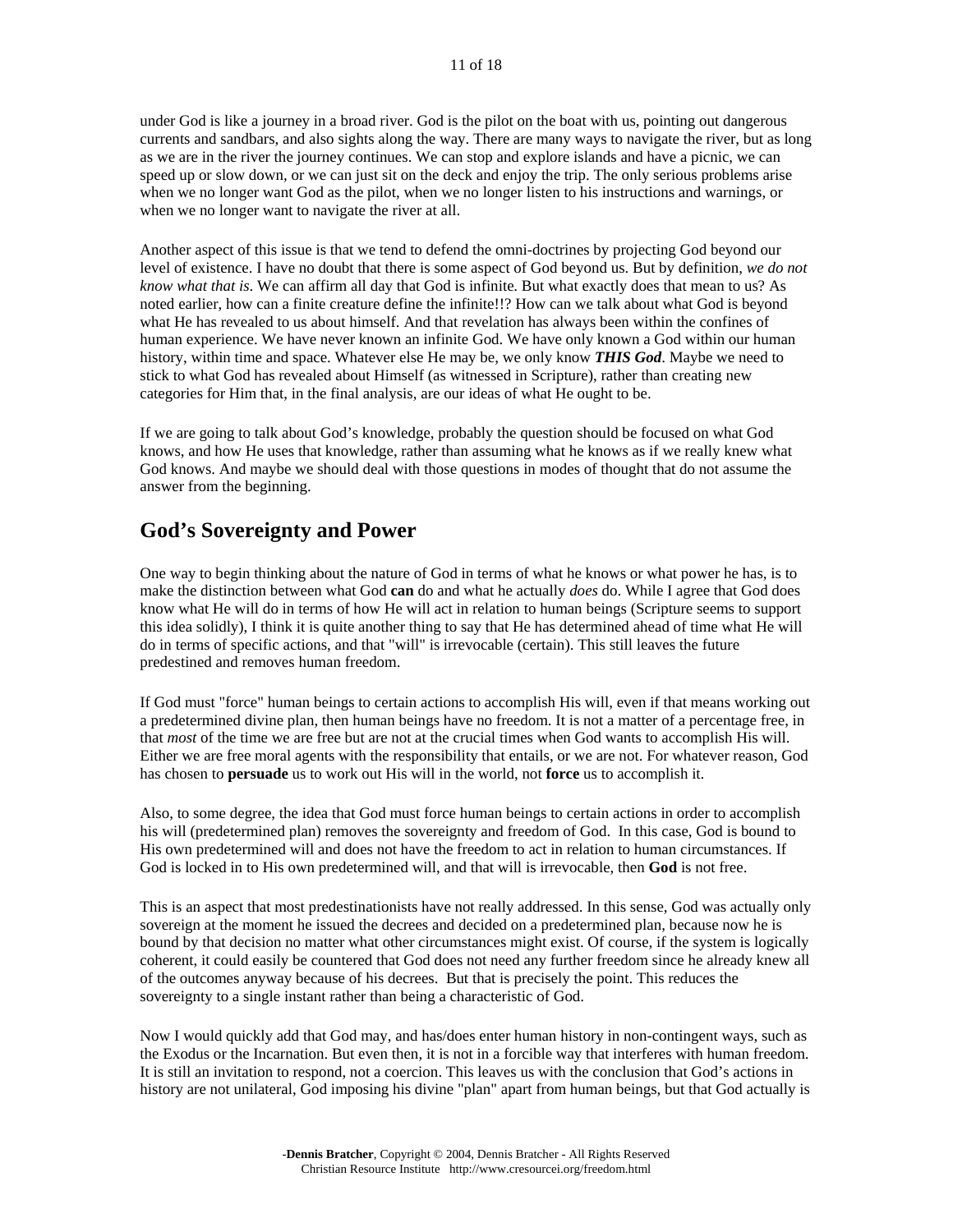in interaction with humanity, and that in some sense his actions in history are contingent on human response (see *Torah* As Holiness: Old Testament "Law" as Response to Divine Grace).

I think Scripture addresses this very issue in numerous places. There are many times in the Old Testament where God specifically states that He will do something, but then changes His mind based on human decision. A few examples, which deserve more detailed attention than I can provide here: 1) Ninevites in Jonah, where God said He would destroy the city in 40 days, but changed His mind when the people repented; 2) the city of Jerusalem, which He said through Micah and Isaiah that He would allow to be destroyed by the Assyrians, but then delivered because of the reforms of Hezekiah; 3) the reign of the Davidic dynasty, promised as eternal in 2 Samuel 7, but which ended with Jehoikim, which 2 Chronicles interprets as a result of the people's sin; 4) the Israelite possession of the land of Canaan, which Jeremiah and Isaiah say God had promised forever, but which they lost twice, once to the Babylonians and later to the Romans. There are many other examples we could use.

In other words, God's expressed will *in history* still seems contingent on human decision. While God, sovereign God that He is, *can* do what He wills, we are brought back to the idea of what God *chooses* to do in relation to his commitment to His creation and to humanity (Genesis 6-9, the Noah story, is instructive here). I would still affirm that God knows what He will do in response to any given human decision, but that "will" is not absolute, in that He will not forcibly impose that will on humanity; it is always in relation to genuine God-enabled human freedom.

A question that some would raise here is whether God is limited, and if he is, does he have room for growth? Again, this is only an issue if we have already accepted the idea that God is immutable, based on the definitions that God exists on that level of reality defined by certain categories as perfect, infinite, etc.

And again, that is an idea that comes from Greek philosophy, not from Scripture. There are a few passages in both Testaments that seem to suggest this (e.g., Mal 3:6, 1 Sam 15:29; Num 23:19; Heb 13:8; Jas 1:17). But the context in all of those passages is the stability and faithfulness of God in history, not a statement about the absolute essence of His being (ontological). And there are other passages that make it clear that the immutability of God is a category alien to Scripture.

The fact is, the only way we have ever experienced God, and from which our revealed knowledge of God comes, is his revelation of Himself in our time and history. And that revelation does not lend itself to categories like "infinite" or "immutable." I don't know if "growth" is the proper term or not here to describe God, but if we reject the idea of the immutability of God, which is tied to the Greek idea of "perfection," it certainly raises the possibility that God may be much more dynamic in relation with his creation than the previous categories have allowed. It would certainly be compatible with the idea of a contingent future that is not totally predestined.

As far as God being limited, the same factors apply. This is only an issue if we have *a priori* assumed that for God to be God he must be without limits of any kind. In other words, we have defined God in a certain way, and then assumed that our definition is the way he really is, and then concluded that any way of thinking that does not affirm that definition is somehow taking something away from God. In reality, the only thing that loses anything is our own definition with which we began!

That's why I see no reason to use the term "limitation" in this context. This implies that the "limitation" of God is somehow a negative thing. This is still operating from the paradigm of "perfection" and therefore anything less than absolute perfection is somehow "limited." Therefore, "limitation" somehow lessens God, because it reduces His perfection. Actually, I see what some want to term "limitation" of God (in allowing human freedom) as a positive category, an expression of His sovereignty and freedom as God. He is free to respond in love and mercy to a humanity to which He has granted the freedom to make their own decisions. **It is not a limitation, it is a freedom** that is not to be found in any predestination or deterministic system!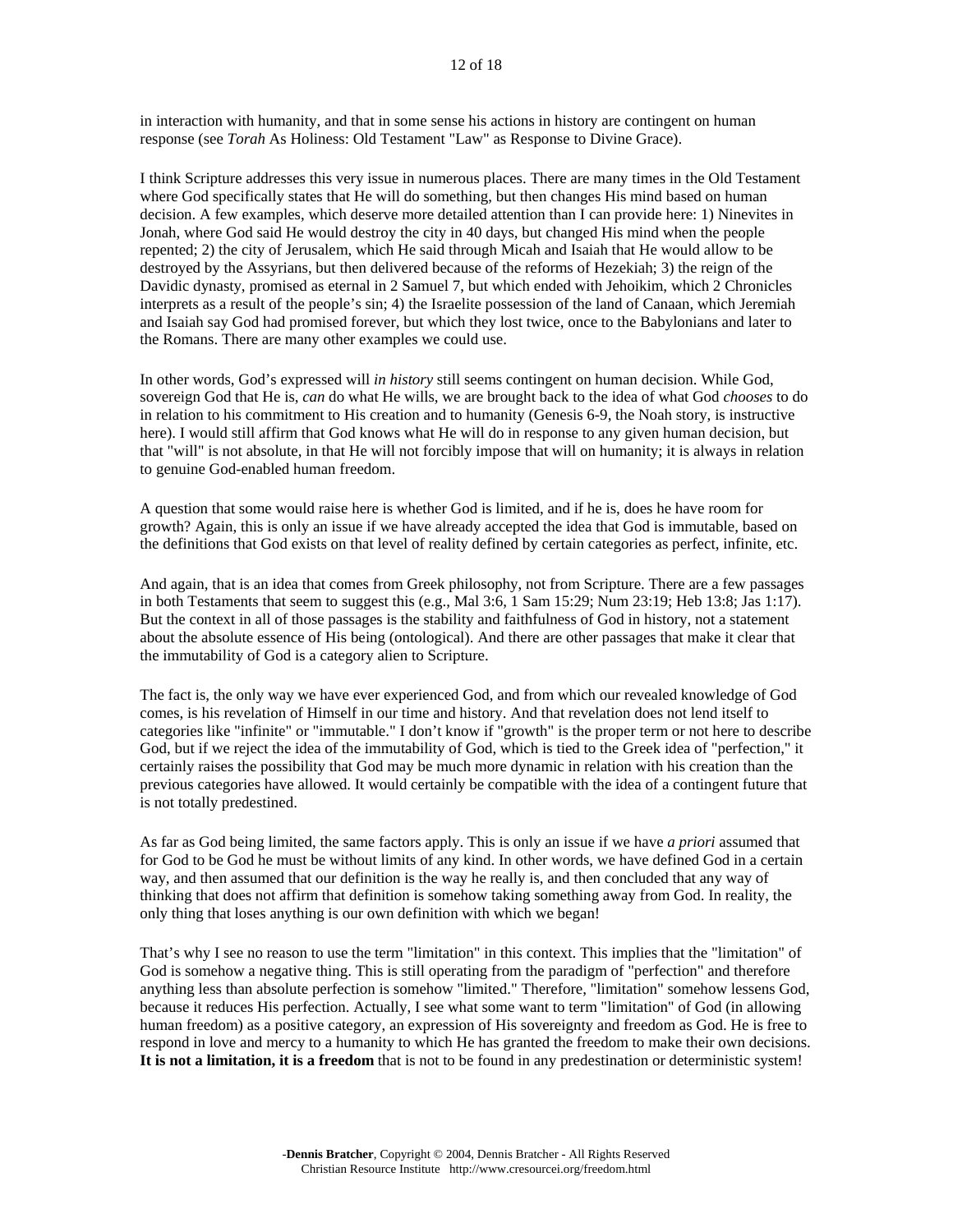Another aspect of this is the issue of the nature of God as a personal being, rather than as a cosmic force. Classical Christian philosophy, concerned as it was to define God in terms of absolutes, left God with few of the characteristics that we associate with a personal being. "Attributes" such as infinity and immutability (negatives of human experience), along with the rejection of any idea that God could suffer (called Patripassianism, considered a heresy until a couple of centuries ago), were appealing from a worldview that wanted to emphasize the transcendence of God by asking questions of ultimate reality. But those definitions left God virtually incapable of any meaningful ongoing interaction with his creation.

When those ideas were processed through Enlightenment rationalism, Deism emerged. This is the idea of God as the master clockmaker, who created the world as one would make and wind a clock and then left it to run on its own.

Yet this is not the God of the biblical testimony. However we struggle with defining it in human terms, the idea of God as personal, a God who loves, suffers, and interacts with his creation in meaningful and genuine ways, is an unambiguous and essential feature of the biblical witness. While some have challenged the idea of God as personal (reacting to a system of metaphysics called personalism), it is difficult to understand the biblical testimony to God's self-revelation without some concept of God as personal.

If we take this idea seriously, it considerably shifts the basis of discussion about God from absolute categories and ultimate reality to the ongoing interaction of God with the world. While that certainly cannot be encompassed by human terms and imagery, nor reduced to the limitations of human experience, neither can it be totally apart from them. Since God's self-revelation to humanity has always been within human time and space, if we are going to take seriously the biblical witness to God we are left with the necessity of conceptualizing God in terms of his commitment to his creation in ways that allow him to respond to it. From many of the biblical narratives, for example the flood story in Genesis 6-9, we are confronted with a God who is portrayed as responding in new ways to situations that human beings have created by their decisions. That suggests that, in spite of problems that might be associated with speaking of God as personal, to be faithful to the biblical testimony we must incorporate this dimension of interaction and even change, however defined, in our concepts of God.

Another question is often raised here. If God is not all of those "omni-" things, and gives genuine freedom to humanity, is there room for failure on God's part? There is some biblical evidence that human beings have made decisions that took God's creation in different directions than he wanted it to go, or took events in a different direction than he intended. Again, the Noah story might suggest this. Or the appointment of Saul as King. Or the establishment of the Davidic dynasty. Or the establishment of the Israelite people to be a blessing to the nations. Or even the Eden story.

This really boils down to how we define "failure" and how we think human freedom could interfere with the work of God and cause human history to go different directions than he intended. There are numerous biblical examples of human beings thwarting God's work in the world by their decisions. For example, Matthew (13:58) tells us that lack of faith prevented Jesus from doing "many deeds of power."

The biblical witness portrays human beings with a tendency through the exercise of their God-given freedom to pervert God's intentions and purposes for them and to ignore his instructions (*torah*) for living in his creation. The consequence is a perversion of God's creation from what he created it to be. This sense of deterioration in creation as a result of human decision is a central feature of the macrostructure of the Torah and Former Prophets, and on a different level and in different conceptual categories, is also central to Pauline theology in the Epistles.

Yet God is presented as responding to this deterioration, often expressed in the culturally specific metaphors of chaos and dis-creation (see Speaking the Language of Canaan), in deliberate and purposeful ways in order to restore (re-create) that which human beings have perverted (note Paul's comment in Rom 8:19-23). The Incarnation itself might be a good example of God's response to human decision (see Did Jesus *Have* to Die? and The Death of Jesus: Historically Contingent or Divinely Ordained?).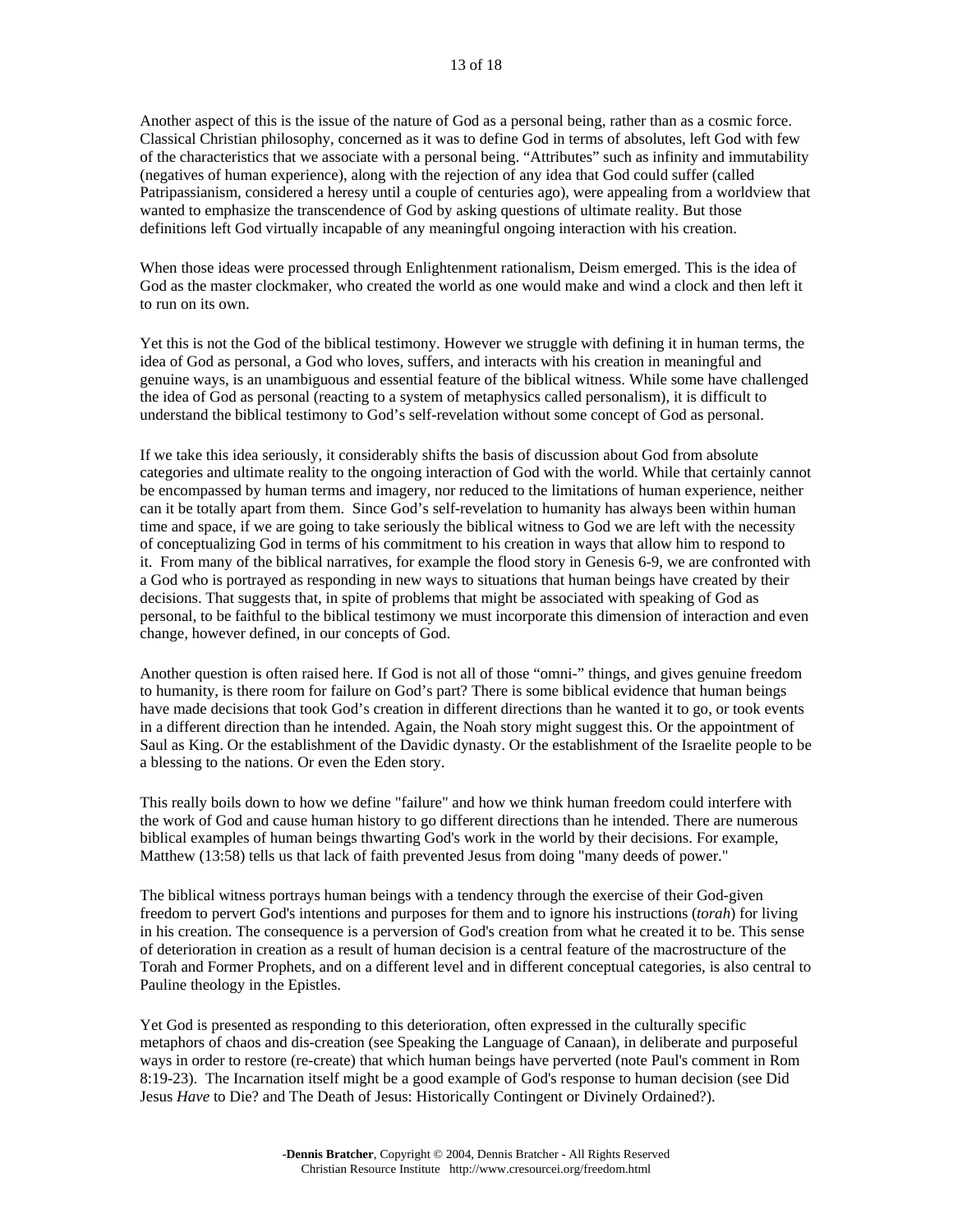It is common for some who try to preserve the idealistic model simply to respond that God knew that the failures would occur. Since he knew that, he simply included in his decrees the solution so that history would unfold with no "bumps." While this attempts to preserve the classical position of the absolute foreknowledge of God, it still falls under the problems discussed earlier, that we cannot really separate absolute foreknowledge from determinism.

This leads to the logical problem that, since God knew about human failures and actually planned for them, God is somehow implicitly, or even explicitly, involved in human failure. It presents a nearly duplicitous God who goes through the motions of interacting with humanity while knowing that such interaction will not succeed, and will in fact be destructive. While this may seem to be a defense of God's justice, since we can have him say, "I tried," it presents insurmountable problems both from the perspective of the biblical narratives and in terms of the integrity of God.

For example, in the appointment of Saul to be king, God appears to choose Saul. He offers him promises, knowing that he will fail and that David will really be king instead. Without resorting to the parachute of paradox at this point, we are left with God directly involved in creating a situation that he knows will result in the destruction of Saul. Saul's failure is a necessary prerequisite to the ascension of David, since God has already decreed that David should be king in Saul's place. Once again, human freedom is illusionary. Only in this case, God has no redemptive purpose for Saul, only for David, since he knows Saul will fail.

This presents us with an even greater logical and theological problem. At worst, this puts God in the position of creating the failures of humanity so he could provide a solution. At best, it allows God to accept human failure as part of his "plan," without any redemptive effort in dealing with that failure directly (what one writer called the "dilemma of the inevitable"). That would mean, for example, that the appeals of God through the prophet Jeremiah for the people to return to God were perfunctory and meaningless, since the failure of the people was a necessary part of the decrees of God that had already assumed that failure in providing a longer range solution.

I think that is far more illogical, bordering on the ludicrous, than trying to understand God's sovereignty as he responds to genuine human freedom that he has granted as the exercise of his sovereignty. Here the biblical narratives, if taken seriously, provide a far better picture of God than do the classical theological formulations that stress categories of absoluteness, immutability, and divine passivity.

### **God's Control and Human Freedom**

I think I understand what most people mean when they say "God is in control." It is a way to affirm the sovereignty of God over His creation, without necessarily affirming all the baggage that might go with that or without making fine theological distinctions.

However, if we push it very far, the concept of "control" raises huge problems on both a theological and practical level. I have dealt with too many people struggling to come to grips with tragedy in their lives (*e.g.*, the Oklahoma City bombing) for the idea of God being in control to have much meaning. The same can be said of the well intentioned formulation that "God had a reason for doing this." One Oklahoma City area pastor made that statement on TV the afternoon of the bombing. That puts an awful burden on God. I just don't think God was "in control" of the bombing, and I certainly don't think He did it for any reason, no matter how noble we might want it to be as we struggle to given meaning to such suffering.

I think the bombing, as most "evil" in the world, was the product of sin, a product of human beings' capacity to bring unspeakable horror and pain into the world. I want to affirm just as quickly that God can take the worst that sinners can do and create good from it (Rom 8:28). But that does not mean that He somehow orchestrated the evil act for some larger good. It may be a subtle distinction but I think it is an enormous one for how we develop our ideas about God and how He works in the world.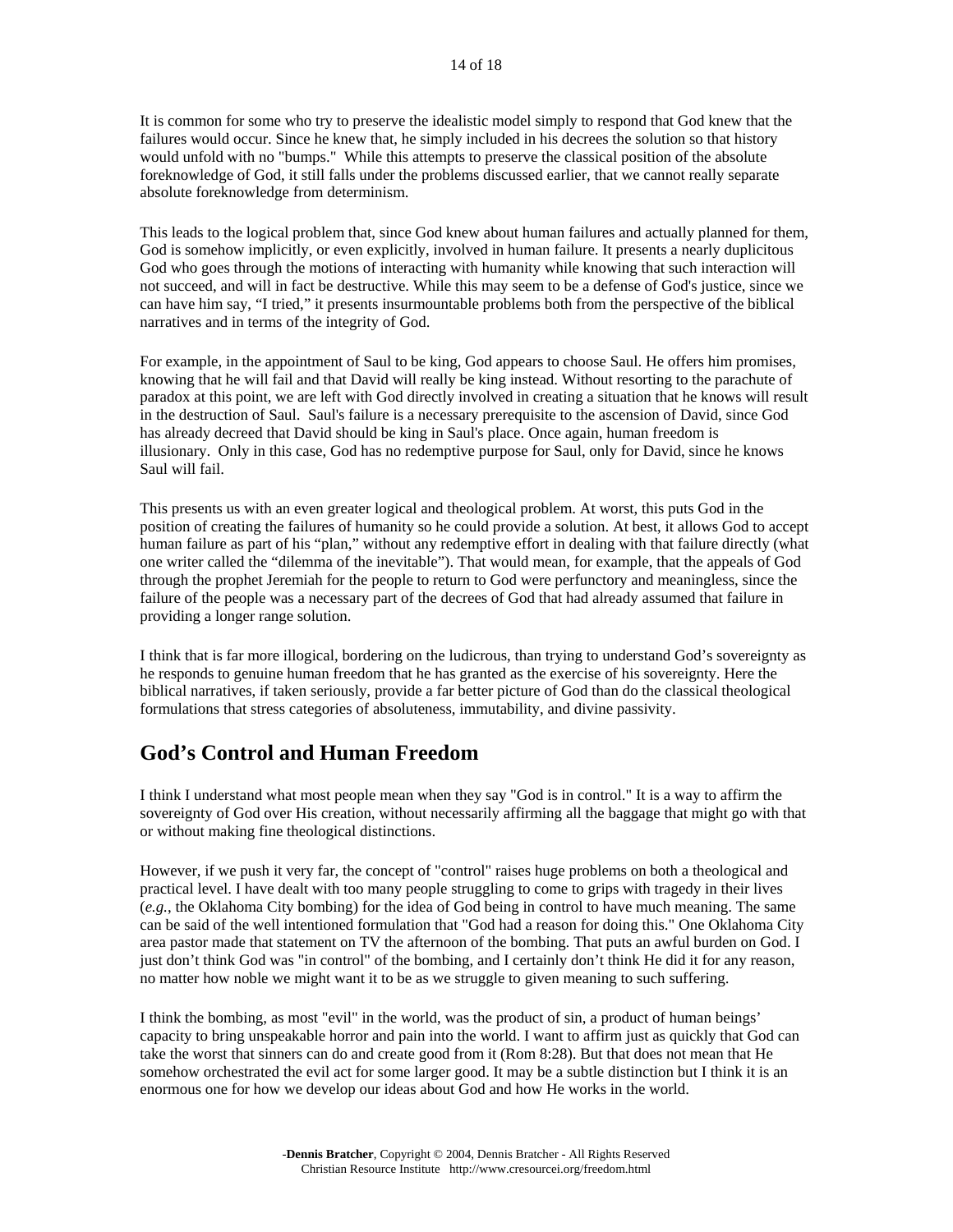The same problems of the "total control" way of thinking work out in many other aspects of life. M.V. "Bud" Scutt, in the article Renewing the Pioneer Spirit, put it this way:

Lamentably, some [Wesleyans] now (perhaps innocently) hold to a doctrine of predestination through absolute sovereignty. This doctrine embraces the idea that the predetermination of God is engineering every event in life, individual and collective, inside the church and in the world. That doctrine diametrically contradicts the Wesleyan theology of free agency by a view of God creating humanity in a dilemma of the inevitable. It says, "God is working out His purposes, so why bother." When calamities come or difficulties arise, you may hear, "God has a purpose in it." . . . It is a doctrine that literally destroys vision, because it leaves the final responsibility for God's purposes with Him alone. Remember, God did not just choose Abraham; Abraham chose God! When Abraham packed up his belongings to obey God in an adventure that had no logic for its basis and no known destination, it was called "faith," and God called that faith "righteousness." [see Divine/Human Synergism in Ministry]

So, I don't use the idea of "control" in talking about God. I use the idea of God working out his purpose in history. That purpose is the reconciliation of all of his creation to himself. Paul does not say that God will work out all things ahead of time so that they are good. The implication of his statement in Romans 8:28 is that God works in all things, no matter how bad they might be, to bring good from them "according to His purpose." The testimonies of countless people affirm that, including the pastor whose 6-year daughter was killed by a lady speeding through a school zone. He now writes and gives seminars on how to deal with grief, and operates a foundation that has a similar ministry via radio in several countries. He would never say that God killed his daughter. But he would quickly say that God brought good out of that tragedy, enabled him to have a larger vision of ministry, and used it for His purpose in the world.

We sometimes want God to be "in control" to give us some stability and meaning in a world that too often seems out of control. But our security is not in having a predictable and stable world. We will never have that. We simply have to admit that sometimes sin dominates our world and can have devastating consequences even on the innocent. We cannot rationalize that away simply because we don't want it to be so! Our only security is in God who has promised that He will always be with us, and that He can take the worst that anyone can do and work good from it. That's frightening sometimes. But it is faith.

This invariably leads to a question about what God's will really is for our lives. If there is not a "perfect plan" for us to follow, what is God's will?

As I suggested earlier, I think our popular religious thinking has been unduly influenced by assumptions about "finding" God's perfect will, meaning a certain specific course of action to follow in all the details of life. As a result we have continually expanded the idea of God's will to include virtually everything we do. I have heard people say that they pray for God's guidance to know in which space to park lest they somehow miss an opportunity to fulfill God's plan about something.

I think God's will, in the sense of "those things that are definitely God's will for us," should probably be left in the general area of salvation, discipleship and Christian growth, and perhaps God's call into specific ministry (although in many cases I think this would fall into the area of decision making). The rest of life is lived out under God's presence and leadership in our lives as we make decisions and allow God to work in those decisions.

Why not just identify God's will for our lives as our salvation and sanctification, God's grace and our response to it? God's will, remember, is the entire river in which we journey, with a great deal of freedom left to us as to how to navigate it. I would question why we need to add any adjective like "perfect" to "God's will." That implies that there is a will of God that is less than perfect ("permissive will," or whatever we name it), which in turn, leads to the idea of a "second best" will of God. I simply, and totally, reject the idea of a "second best" will of God. Otherwise forgiveness and transformation by the work of the Holy Spirit has little meaning, especially since, as I said earlier, all of us without exception live in the "second best." If we did not, then we would have somehow managed to live a sinless life.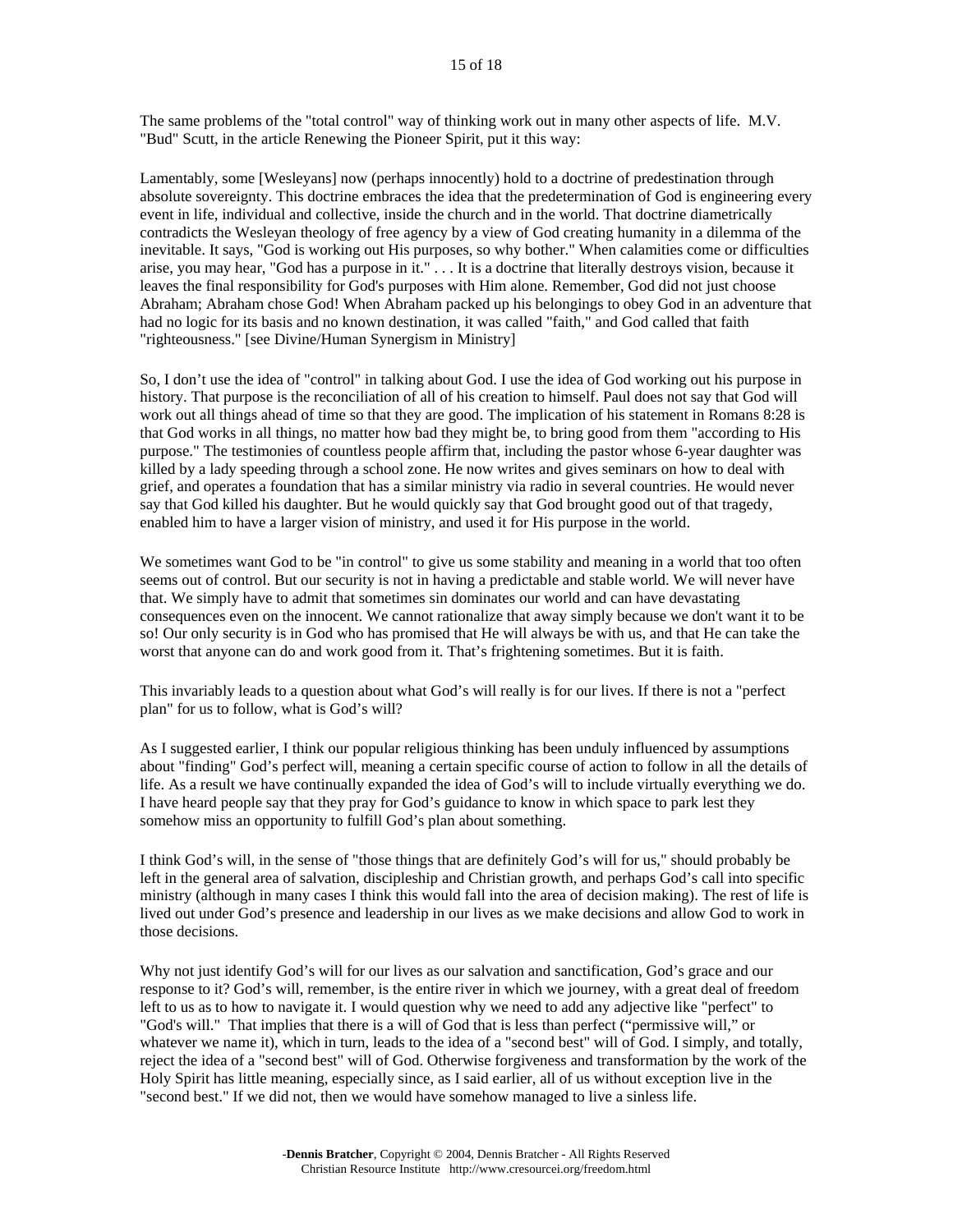**There is simply no second best for Christians who are following Christ!** As soon as we accept God, then we are in God's will. That is the nature of forgiveness, grace, and God's presence with us. There are certainly consequences to wrong decisions with which many have to live their entire lives. Grace does not erase the past. But I just don't think those consequences should be termed "God's will," no matter how we try to modify it with adjectives like permissive. It is **NOT** God's will for us to be second best Christians! We are either in God's will having accepted his grace, or we are not.

So how do we go about making decisions, and how does what God knows relate to our decisions? Let me return to the illustration used earlier. Suppose I leave home at exactly 10:00 PM this evening to run to the store to buy something. God knows that at exactly 10:04 I will be involved in a car accident at the corner of NW 63rd and MacArthur Blvd., and I am killed. Now, if God absolutely knows that historical event, then it is already a predetermined event, and nothing anyone does can change it in any way.

It makes no difference whether God caused it to happen or not; that event will occur in precisely the way that God knows it will occur. It is "determined" in the sense that there is no alternative to that happening. It does not matter what I will or what God wills, the event will unfold precisely as it is known. It does not matter that there are half a dozen other stores to which I could go; this absolutely known event means that I can only go the WalMart on NW Highway, passing through that intersection at that time (which eliminates catching the previous two lights red), and hitting a certain car that must also be at that particular spot at that exact instant. One of us is predetermined to do something wrong that causes that accident, and no medical heroism can save me.

Functionally, I have no choice in the matter, because I must be at that intersection at that time. I may have the appearance or the illusion of making choices, but I can only choose a course of action that will cause that event to occur. I have no actual freedom, but am only living out what must be because it is absolutely known by God to be. The same would apply for the driver of the other car. Or for the people who might have been at that intersection at that moment if I did not have to be there. The world must always work precisely in a determined way to conform to what God already knows.

Now, if I have real freedom and there are real alternatives, then God did not absolutely "know" the exact sequence of events that would unfold. If I have real freedom, I could choose to go the other direction to the WalMart on Reno Street because it is closer, or stop by Walgreens to see if they have the item, or swing over to the new Eckerts, or even drive up to KMart and check out the late sale they are having. In any of these cases, if I have real freedom, then God does not know the specific event that *must* occur. He may know what all of those options might be, and the corresponding consequences of them all interfaced with the decisions of everyone else on the road (or not). But that suggests a considerably different definition of knowing than is presented by the idea of absolute foreknowledge. I think real freedom is a much more consistent conclusion, because there is simply no way to get around the idea that if God does indeed *know*, then that event *must* occur.

Now, none of this limits God. If I know the possibilities of decisions, I think God knows those possibilities as well, and probably an infinite number of others. It is not a specific future history that God knows, since that future does not yet exist and will be created by people making decisions. But God does know **people**! I think that is the only answer that provides any consistency to this issue, that God knows the possibilities inherent in people. He not only knows the possibilities of my own actions, he also knows the possibilities of the actions of everyone else. And he not only knows the possibilities *now*, he can likely calculate the consequences of those possibilities in my life compounded with the possibilities of everyone else's decision. If I am to have real freedom, then by his own act of sovereignty God does not know exactly what we will choose or what future we will create by those decisions (*e.g.*, Abraham in Gen 22:12), and so the world is not determined but contingent. But by that same act of sovereignty, God knows **me**.

If the world is contingent, that places a great deal of responsibility on us as human beings to live well and make good decisions. That emphasis on responsibility and accountability seems to be much more compatible with Scripture than any foreknowledge or predestination view. The idea of "free will" (or more correctly "free grace" that enables human freedom), that human beings have genuine freedom and not just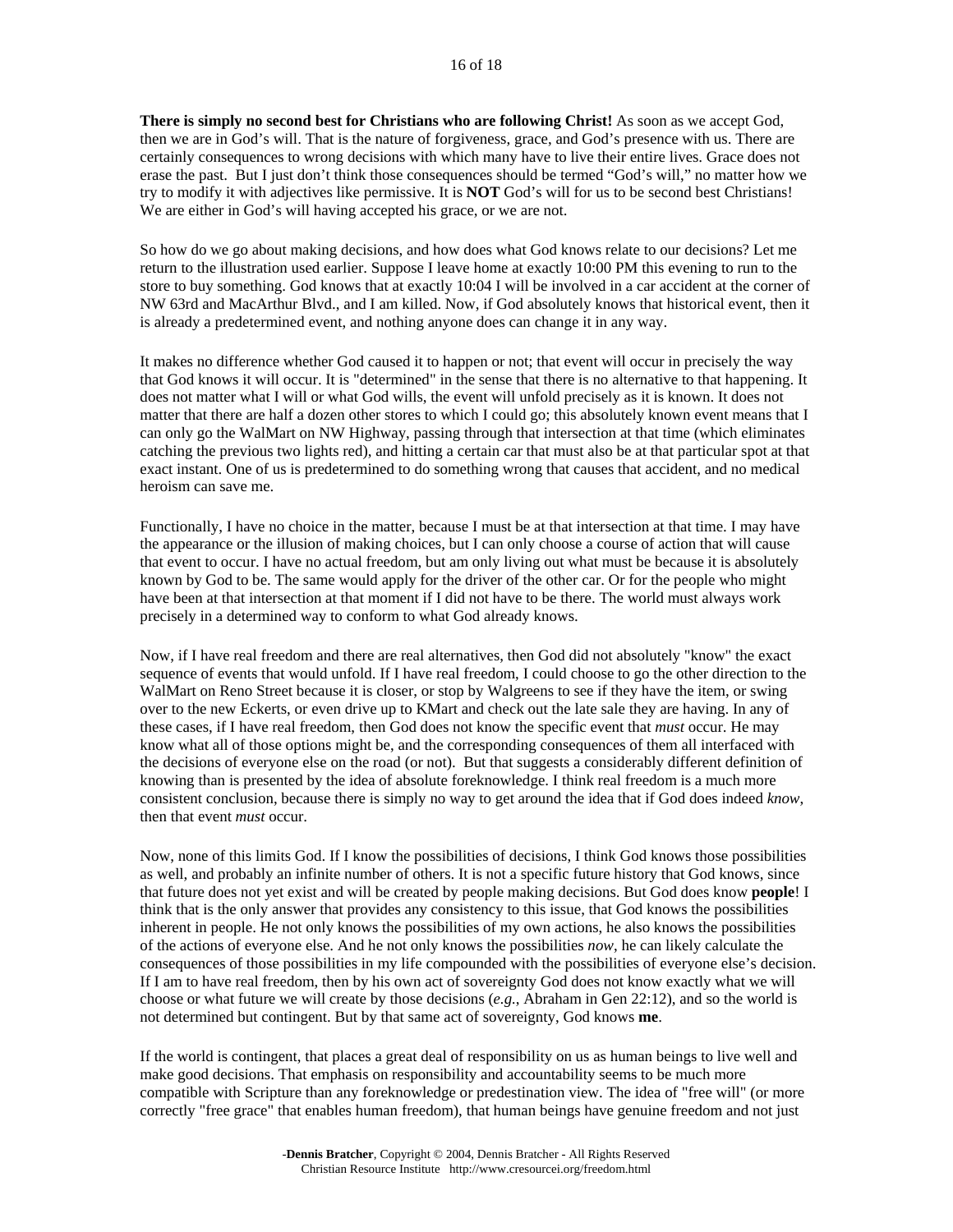an illusion of freedom, and that their freedom has ongoing consequences that flow directly from that freedom and not just from the will of God, is a central feature of Scripture. That is, the idea of accountable human freedom emerges from Scripture itself and is not imposed by asking philosophical questions about ultimate reality. "Free will" or "free moral agency" may have been systematized by theologians like Arminius and Wesley, but it is thoroughly biblical, beginning in Genesis 3.

If we bring this whole issue back around to prophecy from this perspective, it puts the whole issue in a different light. I simply do not think prophecy predicts predetermined historical events with absolute precision. Of course there are prophetic predictions. But they are not absolute predictions of predestined events; they are predictions of *contingent* events, that relate both to human decision and God's purposes in relation to human decision. God can tell what He *will* do. And he knows what we *can* do. But He can also change His mind in response to what **we** do! That is not arbitrary or whimsical, but is in response to and interaction with humanity. History can be predicted to go a certain direction. But human decision can take it in a different direction because of how people make decisions.

Contrary to how some have tried to distort this position, it does not eliminate any predictive element to prophecy, *per se*. It does seriously challenge the logic of saying that a specific event can be absolutely predicted, and yet the event not be predestined. Either it is predicted and therefore predestined (must occur). Or it is not predestined (contingent), and therefore not absolutely predicted.

## **An Incarnational God**

I will conclude by returning to the idea of an incarnational God. I think this is a far better way of understanding God and his work in the world than trying to define him in logical abstractions.

One of the most important affirmations about God in the Christian tradition, as well as in Judaism, is his sovereignty, and finally that is the question to which we return here. The real issue in most discussions is not **whether** God is sovereign, but **how** he exhibits that sovereignty. In philosophical terms, it is the distinction between ontological reality and existential encounter.

Now certainly John Wesley did not conceptualize the issue in those specific terms. But he did make the same distinction in a different way. For most Christians in the traditions that closely followed Augustine's formulations, the primary question was: "What is the nature of God?" (ontological reality). That led to a great deal of effort being focused on proper definitions of God (which is one reason the Reformed tradition has so many creeds). So, in that system, theology is worked from the top down, beginning with certain definitions of God, and then working other aspects of theology around that (eternal security, predestination, etc.)

However, Wesley operated with a different primary question: "How do I reach heaven?" That led him to focus on the relationship between God and humanity, how God actually meets human beings and transforms them into His people (existential encounter). For Wesleyans, theology is worked from the bottom up. That does not mean at all that it is totally humanistic or that it ignores God as the sole source of that relationship; only that Wesleyan theology is primarily soteriologically orientated (having to do with our salvation/relationship with God) rather than ontologically oriented (having to do with ultimate reality).

Understanding that fact shifts the focus of most theological discussions, including the sovereignty of God. That is why I think when we try to say the most about God, defining him with all the "omni-" words we can think of and putting categories like "infinite" on Him, we may be saying the least! Not only do we not have any reliable way to know those things, they really do not impact us very much on a human level (in Wesley's terms, they don't help us get to heaven).

All this is to say that for Wesleyans, the whole issue is dealt with on a different level than trying to preserve some logical construct about the sovereignty of God as an absolute category of His being. The question